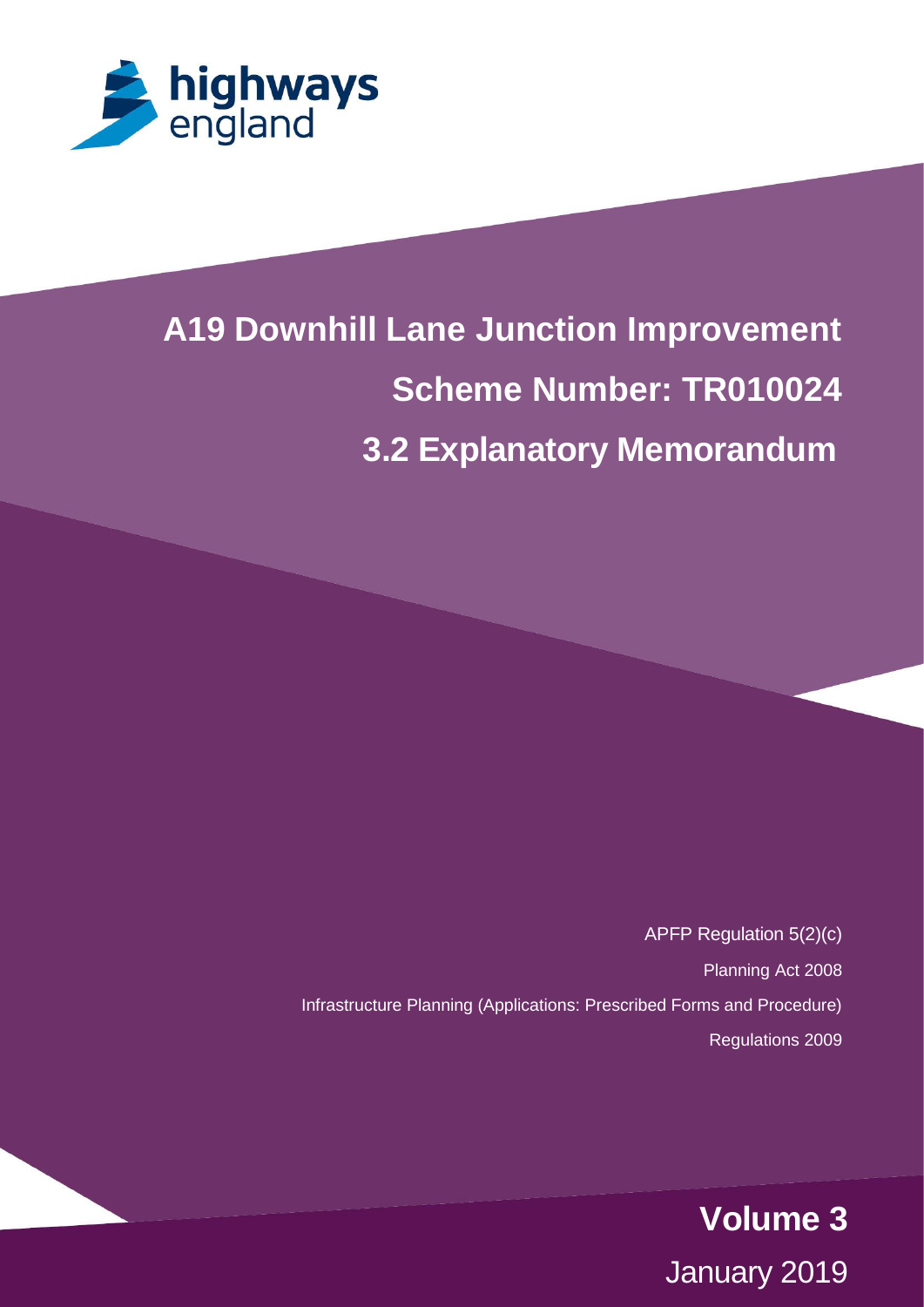

### **Infrastructure Planning**

## **Planning Act 2008**

**The Infrastructure Planning (Applications: Prescribed Forms and Procedure) Regulations 2009**

# **A19 DOWNHILL LANE JUNCTION IMPROVEMENT**

**The A19 (Downhill Lane Junction Improvement) Development Consent Order 201[ ]**

# **EXPLANATORY MEMORANDUM \_\_\_\_\_\_\_\_\_\_\_\_\_\_\_\_\_\_\_\_\_\_\_\_\_\_\_\_\_\_\_\_\_\_\_\_\_\_\_\_\_\_\_\_\_\_**

**\_\_\_\_\_\_\_\_\_\_\_\_\_\_\_\_\_\_\_\_\_\_\_\_\_\_\_\_\_\_\_\_\_\_\_\_\_\_\_\_\_\_\_\_\_\_**

| <b>Regulation Number:</b>             | Regulation $5(2)(c)$                 |
|---------------------------------------|--------------------------------------|
| <b>Planning Inspectorate Scheme</b>   | TR010024                             |
| <b>Reference</b>                      |                                      |
| <b>Application Document Reference</b> | TR010024/APP/3.2                     |
| Author:                               | A19 Project Team, Highways England & |
|                                       | Jacobs                               |

| <b>Version</b> | Date         | <b>Status of Version</b> |
|----------------|--------------|--------------------------|
| Rev 0          | January 2019 | <b>Application Issue</b> |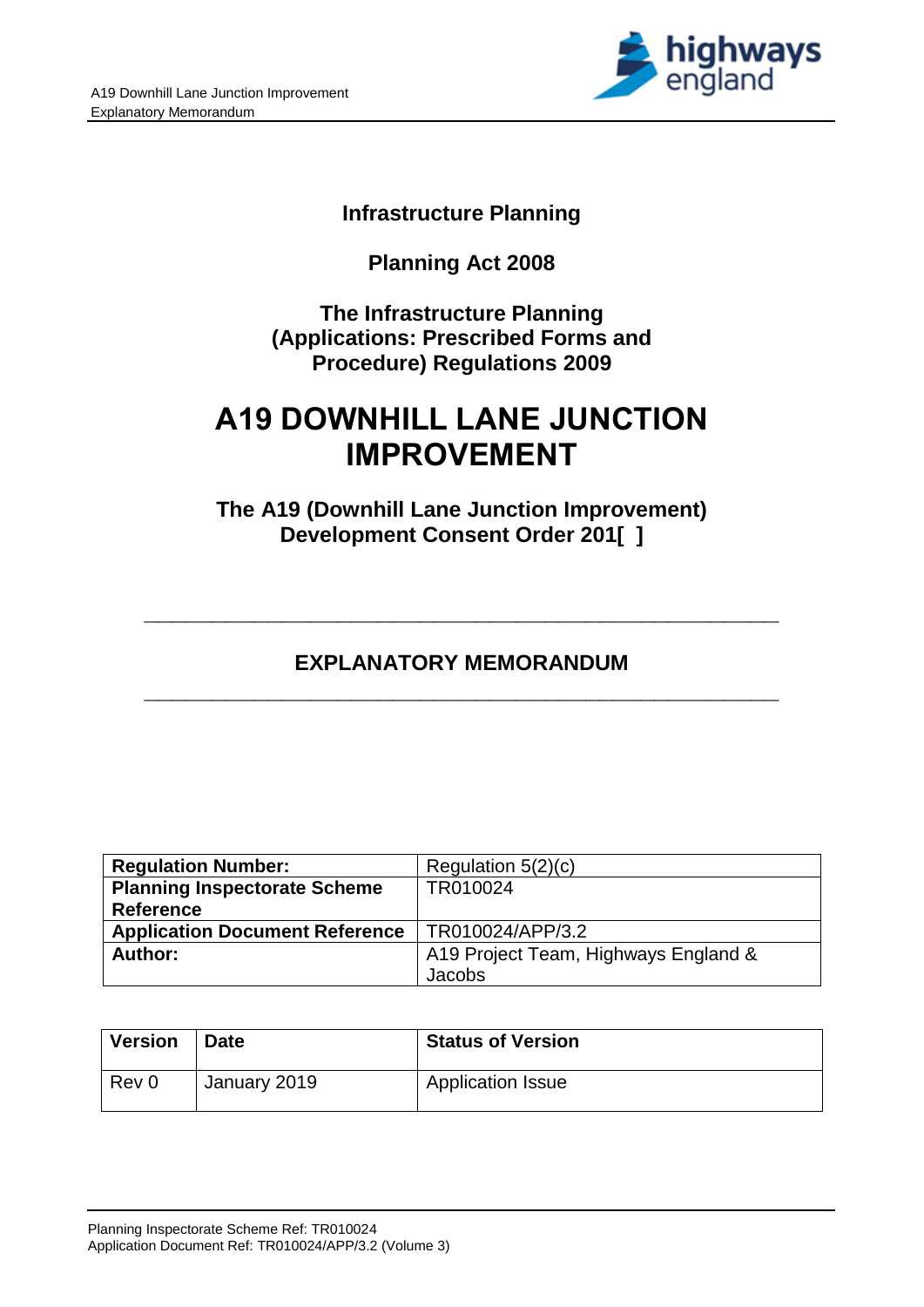

*Page Left Intentionally Blank*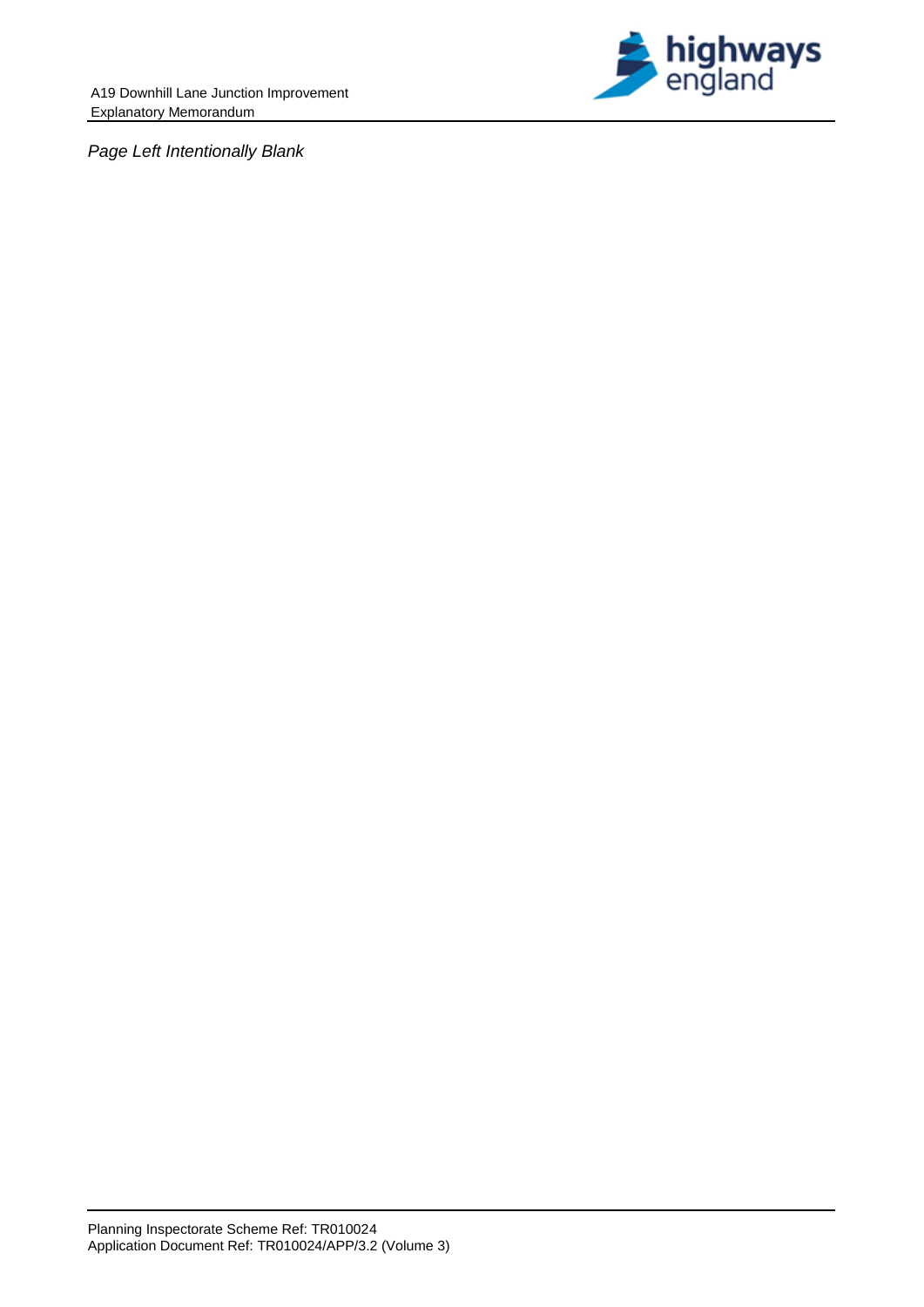#### **Highways England**

#### **A19 Downhill Lane Improvement Scheme**

**The A19 (Downhill Lane Junction Improvement) Development Consent Order 202[ ]**

#### **Explanatory Memorandum**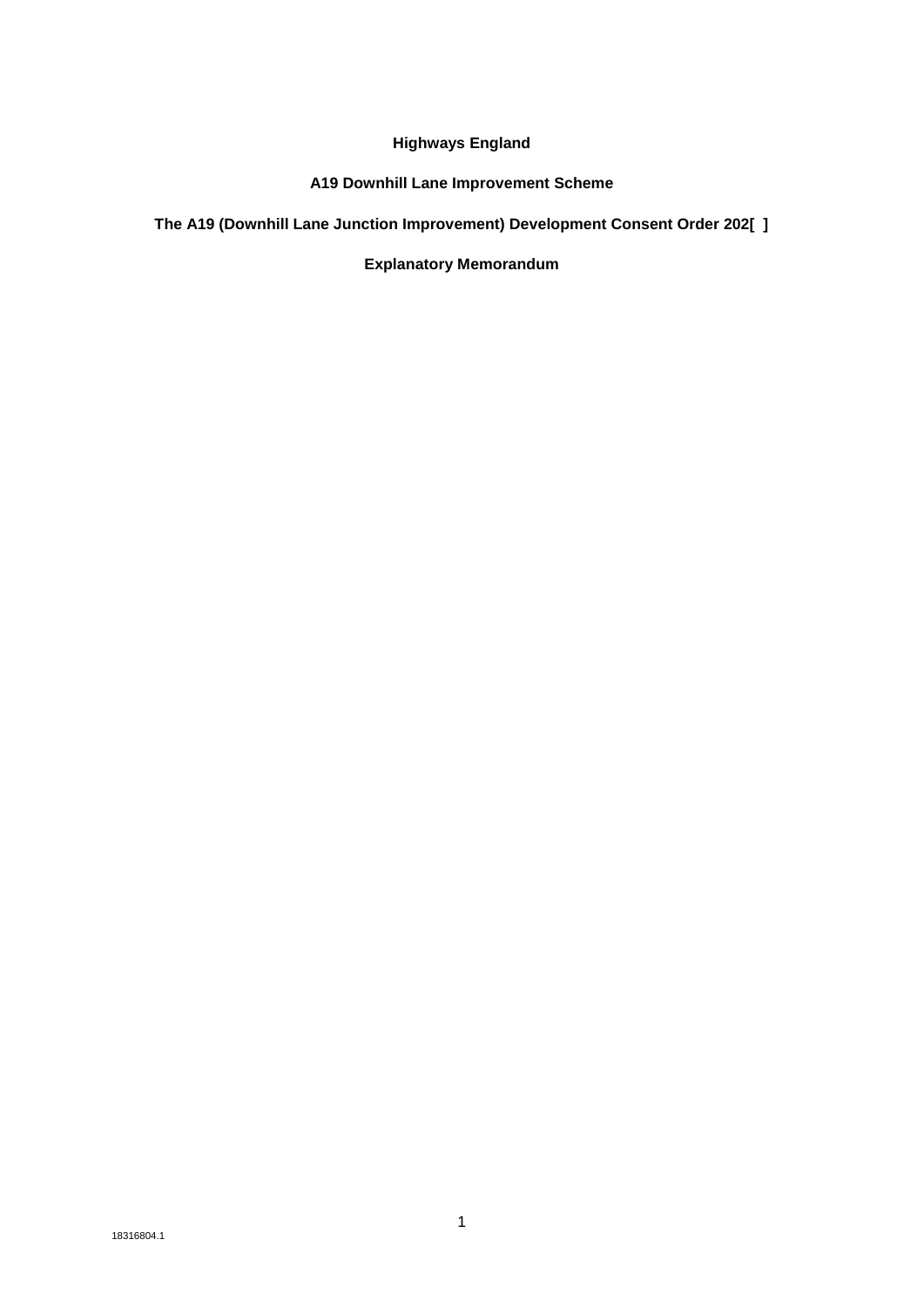#### **CONTENTS**

| $\mathbf{2}$ |    |
|--------------|----|
|              |    |
| 4            |    |
| 5            |    |
| 6            | 22 |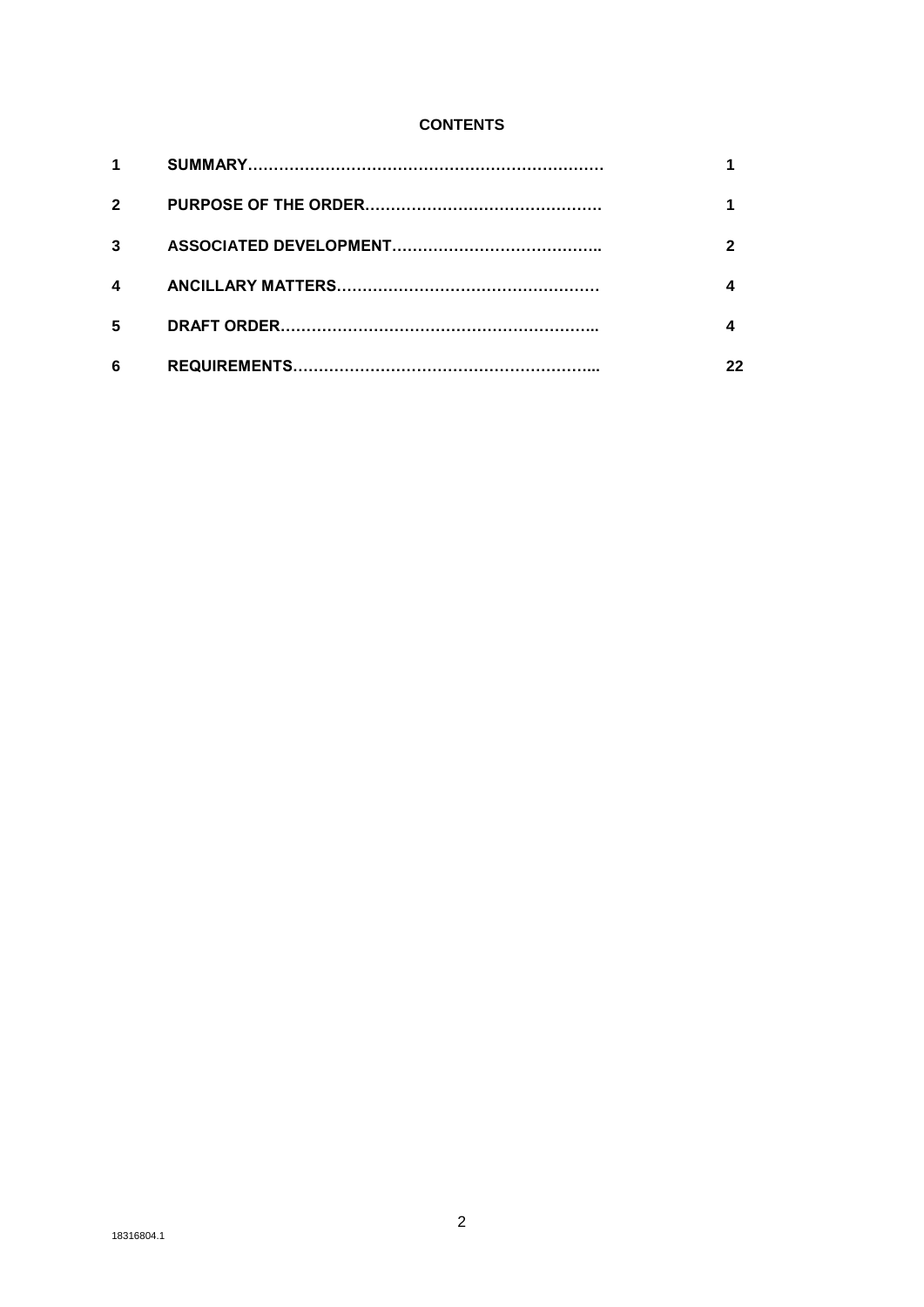#### **1 Summary**

- 1.1 This memorandum explains the purpose and effect of each article of, and the Schedules to, the draft A19 (Downhill Lane Junction Improvement) Development Consent Order ("the Order"), as required by Regulation 5(2)(c) of the Infrastructure Planning (Applications: Prescribed Forms and Procedure) Regulations 2009<sup>1</sup>.
- 1.1 Regulation 5(2)(c) requires explanatory memoranda to explain "*the purpose and effect of provisions in the draft Order*".

#### **2 Purpose of the Order**

#### *Nationally Significant Infrastructure Project*

- 1.2 Highways England Company Limited ('Highways England') is applying to the Secretary of State for an Order to improve the A19 Downhill Lane junction. The A19 runs north-south and is a strategic route that provides an alternative to the A1 between North Yorkshire and North Tyneside. It also links the Tyne and Wear conurbation with Teesside.
- 2.1 The Downhill Lane junction is located just around 4.8km south of the Tyne Tunnel and approximately just over 1km south of the Testo's junction. It forms the junction between the A19 and the A1290, which is one of the main access routes for the Nissan plant, and Washington Road, which runs into north Sunderland.
- 2.2 The Roads Investment Strategy makes provision for a replacement junction at Downhill Lane to improve capacity and unlock development near the Nissan plant, including the proposed International Advanced Manufacturing Park ("IAMP"). Highways England is therefore applying to the Secretary of State for an Order to upgrade the A19 Downhill Lane Junction.
- 2.3 The proposed scheme would involve the construction of a new bridge which together with the existing bridge would form an elevated roundabout over the A19. The approach roads and south facing slip roads would be realigned to provide safe entry and exit to the new circulatory junction layout. These changes would relieve congestion and reduce delay associated with the junction and improve road safety for road users and the local community. The highways that would be affected are set out in the table below.

| <b>Name</b>     | <b>Classification</b> | <b>Responsible Authority</b> |
|-----------------|-----------------------|------------------------------|
| A19(T)          | <b>Trunk Road</b>     | Highways England             |
| A1290           | Local Road            | South Tyneside Council       |
| A1290           | Local Road            | <b>Sunderland Council</b>    |
| Washington Road | Local Road            | South Tyneside Council       |

<sup>1</sup> SI 2009/2264

-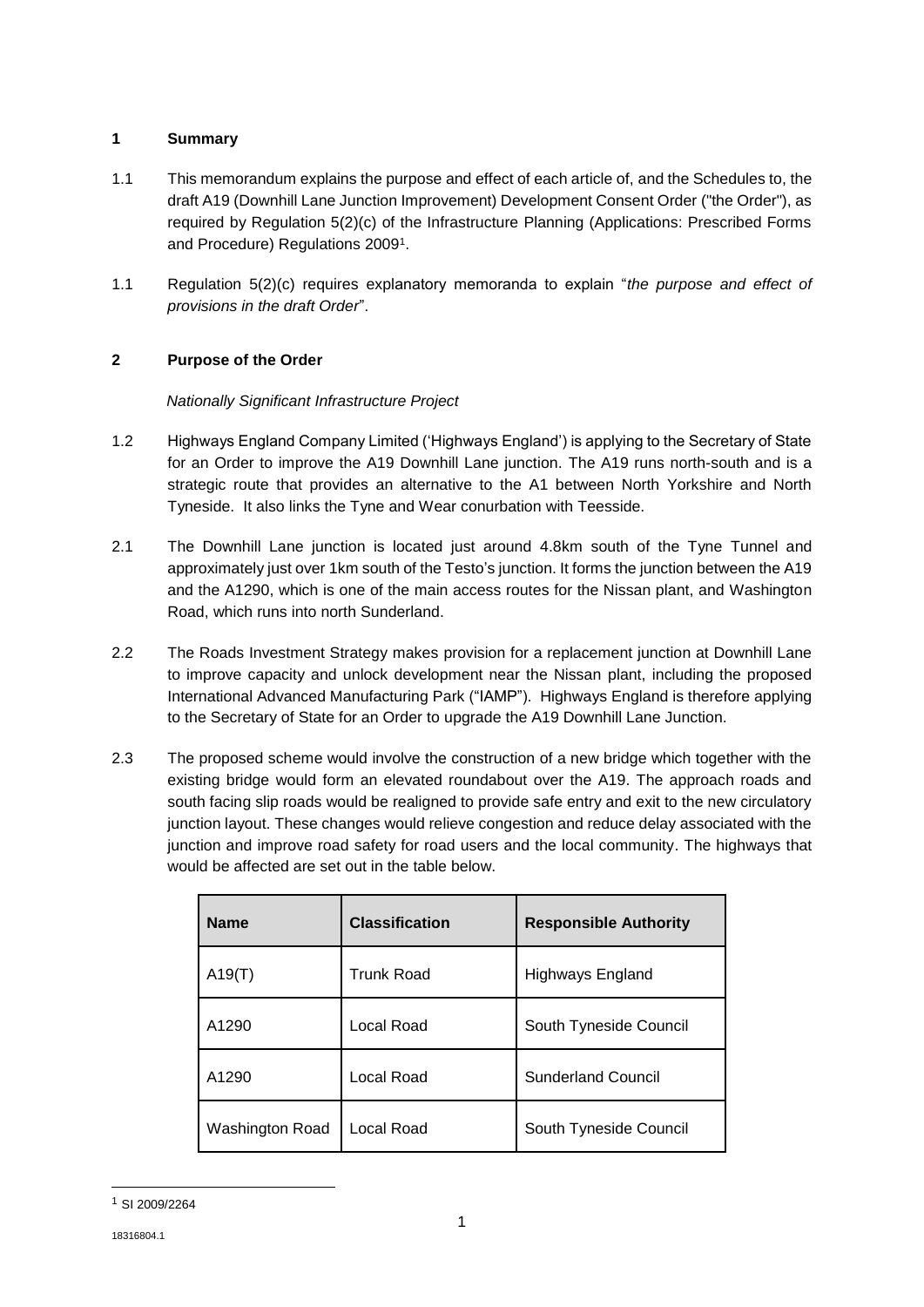| <b>Name</b>                                 | <b>Classification</b> | <b>Responsible Authority</b> |
|---------------------------------------------|-----------------------|------------------------------|
| Washington Road                             | Local Road            | <b>Sunderland Council</b>    |
| Downhill Lane                               | Local Road            | South Tyneside Council       |
| Public Right of Way<br><b>Bridleway B46</b> |                       | South Tyneside Council       |

- 2.4 The Planning Act 2008 ("the Act) makes a distinction between three different types of highway NSIPs as set out in section 22(1)(a)-(c): construction, alteration and improvement.
- 2.5 For a project to be a "construction" or "alteration" NSIP the area of development must be greater than the relevant limits set out in section 22(4) of the Act. An improvement NSIP is not required to show that the area of development is greater than any particular limit but must show that it is likely to have a significant effect on the environment.
- 2.6 Construction is not defined in the Act. Alteration is defined as including "*stopping up the highway or diverting, improving, raising or lowering it*" (as per section 235(1) of the Act). Improvement is defined as having the meaning in section 329(1) of the Highways Act 1980. This latter provision states that improvement is the "*doing of any act under powers conferred by Part V of [the Highways Act 1980] and includes the erection, maintenance, alteration and removal of traffic signs, and the freeing of a highway or road-ferry from tolls*".
- 2.7 The proposed development relates to a highway (section 14(1)(h) of the Act), and in particular the proposed development is considered to be an alteration NSIP. This is because the proposed development involves raising an existing highway and improving it (in accordance with the definition of "alteration" in section 235(1) of the Act). Moreover, it involves the alteration of a highway lying wholly within England for which Highways England is the strategic highways company (section 22(1) and (3) of the Act). This highway, before and after alteration, is not a motorway but is a highway where the speed limit is over 50 miles per hour. The relevant threshold is therefore the one set at section 22(4)(b), namely that the area of development (the area of land on which the highway to be altered is situated, together with adjoining land expected be used in connection with the alteration) must be over 12.5 hectares. The area of development in this case (as shown on the land plans) is 36.81 hectares (and, for information, excluding the construction compound mentioned below, the area of development is just over 30 hectares), in excess of the threshold. Therefore, the proposed development is a highway alteration NSIP.
- 2.8 As the proposed development is an NSIP, consent under the Act is required (section 31 of the Act). Under section 37 of the Act, an order granting development consent may only be made if application for it is made (through the Planning Inspectorate) to the Secretary of State.
- 2.9 Schedule 1 to the Order contains a list of numbered works comprising the NSIP.

#### **3 Associated development**

3.1 The Order also seeks consent for the development which would constitute associated development, and which is included in the "authorised development" listed in Schedule 1.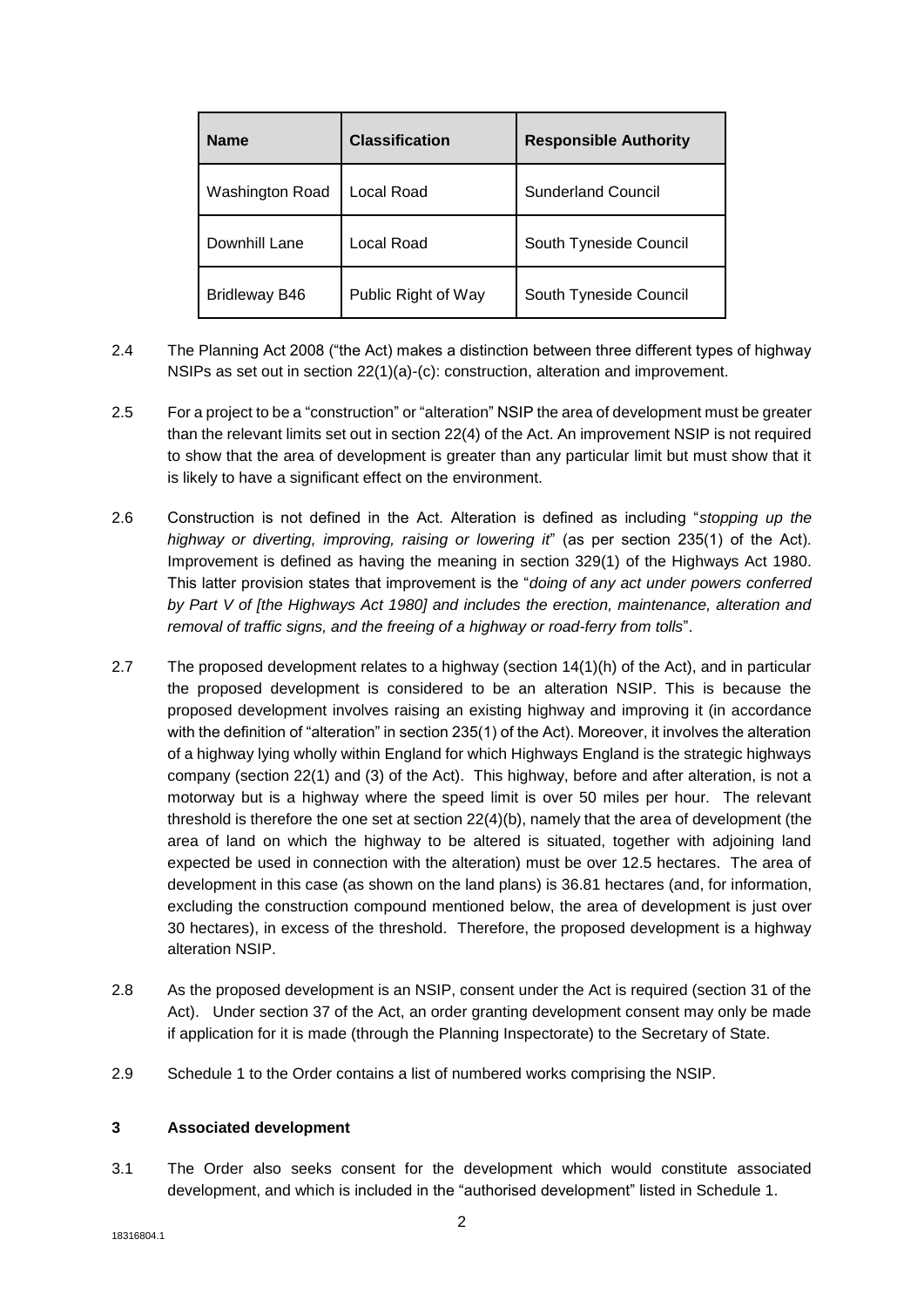- 3.2 Guidance<sup>2</sup> on associated development has been issued by the Secretary of State for Communities and Local Government. In this guidance associated development is described as being "*typical of development brought forward alongside the relevant type of principal development or of a kind that is usually necessary to support a particular type of project*" (paragraph 6) and "*requires a direct relationship between associated development and the principal development. Associated development should therefore either support the construction or operation of the principal development, or help address its impacts. Associated development should not be an aim in itself but should be subordinate to the principal development*" (paragraph 5).
- 3.3 Annex B of the above-mentioned guidance listed the following as examples of associated development for highway NSIP schemes:
	- a) replacement roadside facilities where this becomes necessary due to the elimination of an existing facility by highway improvement;
	- b) infrastructure associated with cycle/pedestrian access;
	- c) off-site landscaping, habitat creation and other environmental works;
	- d) off-site drainage works;
	- e) alteration/diversion/stopping up of local roads, accesses and other rights of way; and
	- f) off-site diversion of statutory undertakers' equipment.
- 3.4 However, in some cases it should be recognised that there may be some overlap, or the absence of the clear boundary, between associated development and works which form part of the NSIP. There is a danger that separating it out in the dDCO could potentially lead to an error defining it one way or another incorrectly, given this potential for overlap between the two categories. For instance, there may be some on-highway, and some off-highway, diversion of the same piece of statutory undertaker equipment.
- 3.5 For this reason, and noting that there is no requirement for a development consent order to distinguish between these two categories, Highways England has chosen not to differentiate the NSIP and associated development works in Schedule 1 to the Order. Ultimately, all elements of the proposed development either constitute part of the NSIP or are "associated development" within the meaning of section 115(2) of the Act, and so can properly be authorised by the Order.
- 3.6 For the avoidance of doubt, the diversions of statutory undertaker equipment and apparatus required for this scheme do not constitute an NSIP in their own right.
- 3.7 In order to ensure that the authorised development and the associated development are constructed efficiently and without impediment, the Order contains the powers to carry out the works listed (a) to (o) in Schedule 1. The use of such measures was explicitly approved in the A19/A1058 Coast Road (Junction Improvement) Order 2016 and extensive provisions were used in both the A14 Cambridge to Huntingdon Improvement Order 2016 and the M4 Motorway

-

<sup>&</sup>lt;sup>2</sup> Guidance on associated development applications for major infrastructure projects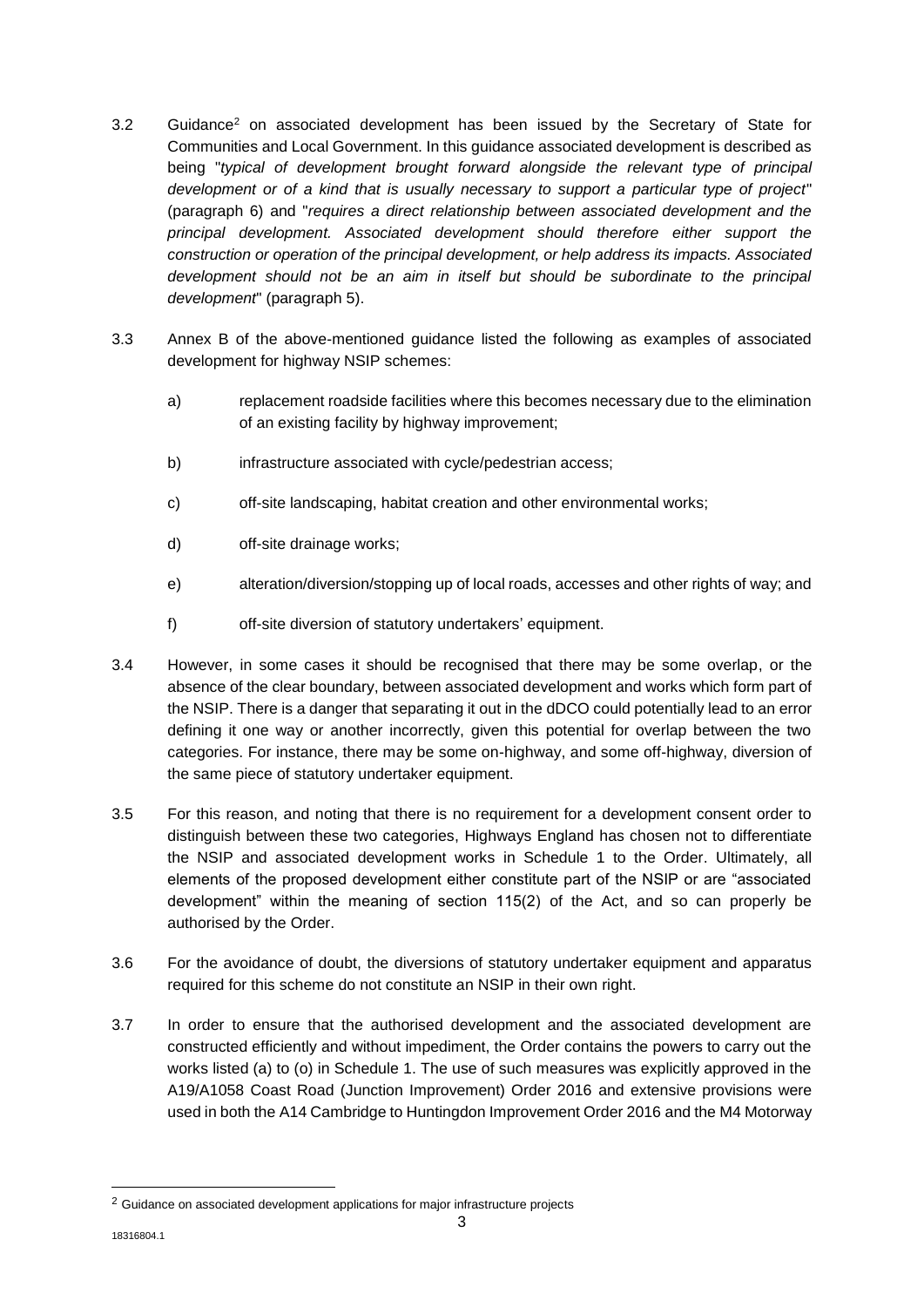(Junctions 3 to 12) (Smart Motorway) Order 2016 and the A19/A184 Testo's Junction Alteration Order 2018.

#### **4 Ancillary Matters**

- 4.1 The Order also contains several ancillary matters, i.e. provisions not consisting of development.
- 4.2 The main ancillary matter is a power to acquire land or rights over land compulsorily or by agreement, in accordance with section 120(4) of the Act, required for the authorised development, or to facilitate, or that are incidental to the authorised development under section 122 of the Act. A justification for these powers is set out in the Statement of Reasons that accompanies the application.
- 4.3 Further to providing these powers, the order seeks to apply and modify statutory provisions that relate to the compulsory acquisition of land. Under sections 117 and 120(5) of the Act, an order containing provisions of this nature must be made by Statutory Instrument. The Order is therefore presented in that form.
- 4.4 Other ancillary matters include the stopping up of lengths of existing highways and private means of access in the vicinity of the junction, and the classification of highways.

#### **5 Draft Order**

5.1 The purpose and effect of the provisions of the draft Order are now explained in sequence. While the Infrastructure Planning (Model Provisions) (England and Wales) Order 2009 (S.I. 2009/2265) have been repealed, the draft Order draws on the model provisions (general and railway), as well as precedent set by development consent orders that have been made to date.

#### **Part 1 – Preliminary**

#### *Article 1 – Citation and commencement*

5.2 Article 1 sets out the name of the Order, establishing how it may be cited in subsequent legislation. It is also the states the date on which the Order comes into force.

#### *Article 2 – Interpretation*

- 5.3 The purpose of article 2(1) is to define terms used in the remainder of the Order.
- 5.4 The following definitions are used in articles in the remainder of the Order that are typical of highway schemes:
	- a) "the 1984 Act";
	- b) "carriageway";
	- c) "cycle track": this term is used interchangeably with "cycle way" in the application documents and both are intended to have the meaning defined in this article;
	- d) "footway" and "footpath";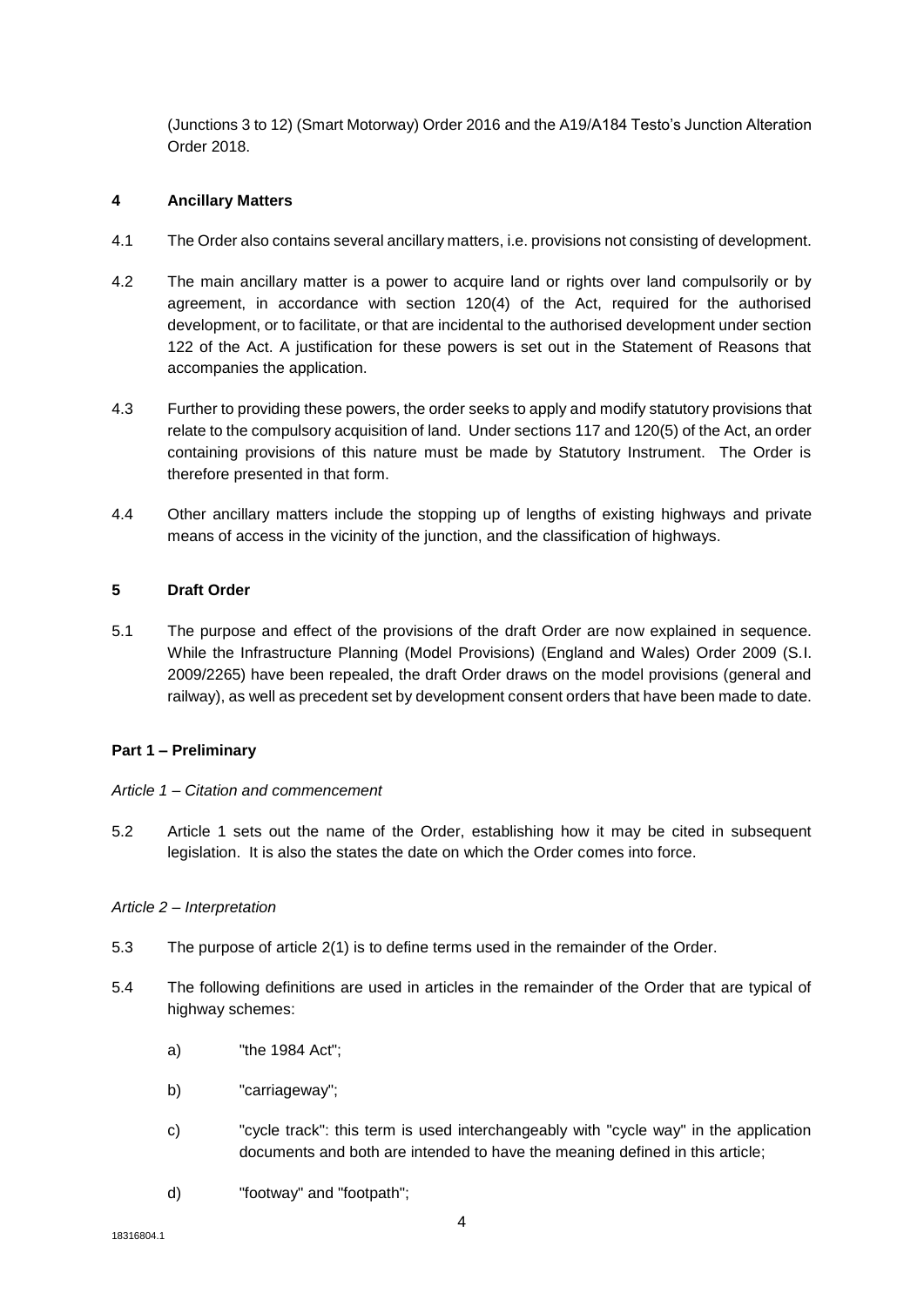- e) "street";
- f) "street authority"; and
- g) "trunk road".
- 5.5 Other definitions to note include:
	- a) "the Order land", which comprises all of the land to be acquired or used permanently or temporarily as shown on the land plans;
	- b) "the Order limits", which references the extent of the area within which the authorised development may be carried out.
	- 1.2.1 "commence" means beginning to carry out any material operation (as defined in section 56(4) of the Town and Country Planning Act 1990) forming part of the authorised development other than archaeological investigations, non-intrusive investigations for the purpose of assessing ground conditions, pre-construction ecology surveys, pre-construction ecological mitigation and works under mitigation licences, remedial work in respect of any contamination or other adverse ground conditions, erection of any temporary means of enclosure, and the temporary display of site notices or advertisementsand "commences", "commenced" and "commencement" is to be construed accordingly.

This makes it clear that a number of works that would constitute a 'material operation' does not mean that the authorised development has been 'commenced'. This enables Highways England to undertake certain preparatory works prior to the submission of relevant details for approval under the requirements, which Highways England considers proportionate. The works that are excluded from the definition of commencement are either de minimis or have minimal potential for adverse impacts. They may in some cases need to be carried out in order to comply with the precommencement requirements (for example, to inform assessments and proposals required to be submitted for approval). Highways England should be permitted to carry out low impact preparatory works following the grant of the DCO, while it is working to discharge the pre-commencement requirements thereby helping to minimise the construction timetable. These provisions are widely precedented (see for example the M20 Junction 10a Development Consent Order 2017, and the Silvertown Tunnel Order 2018).

(a) "maintain" in relation to the authorised development includes to inspect, repair, adjust, alter, remove or reconstruct and any derivative of "maintain" is to be construed accordingly.

> Highways England considers this is appropriate and has precedent in made DCOs to date, such as the A19/A1058 Coast Road (Junction Improvement) Development Consent Order 2016 and the A19/A184 Testo's Junction Alteration Order 2018.

- 5.6 Article 2(2) provides that a broad definition of 'rights over land' applies to the Order.
- 5.7 Article 2(3) provides that measurements are approximate. The purpose of this is to ensure that if, upon construction of the works, it transpires that the distances are marginally different to those listed in the DCO, there is no issue over whether the works are permitted by the DCO.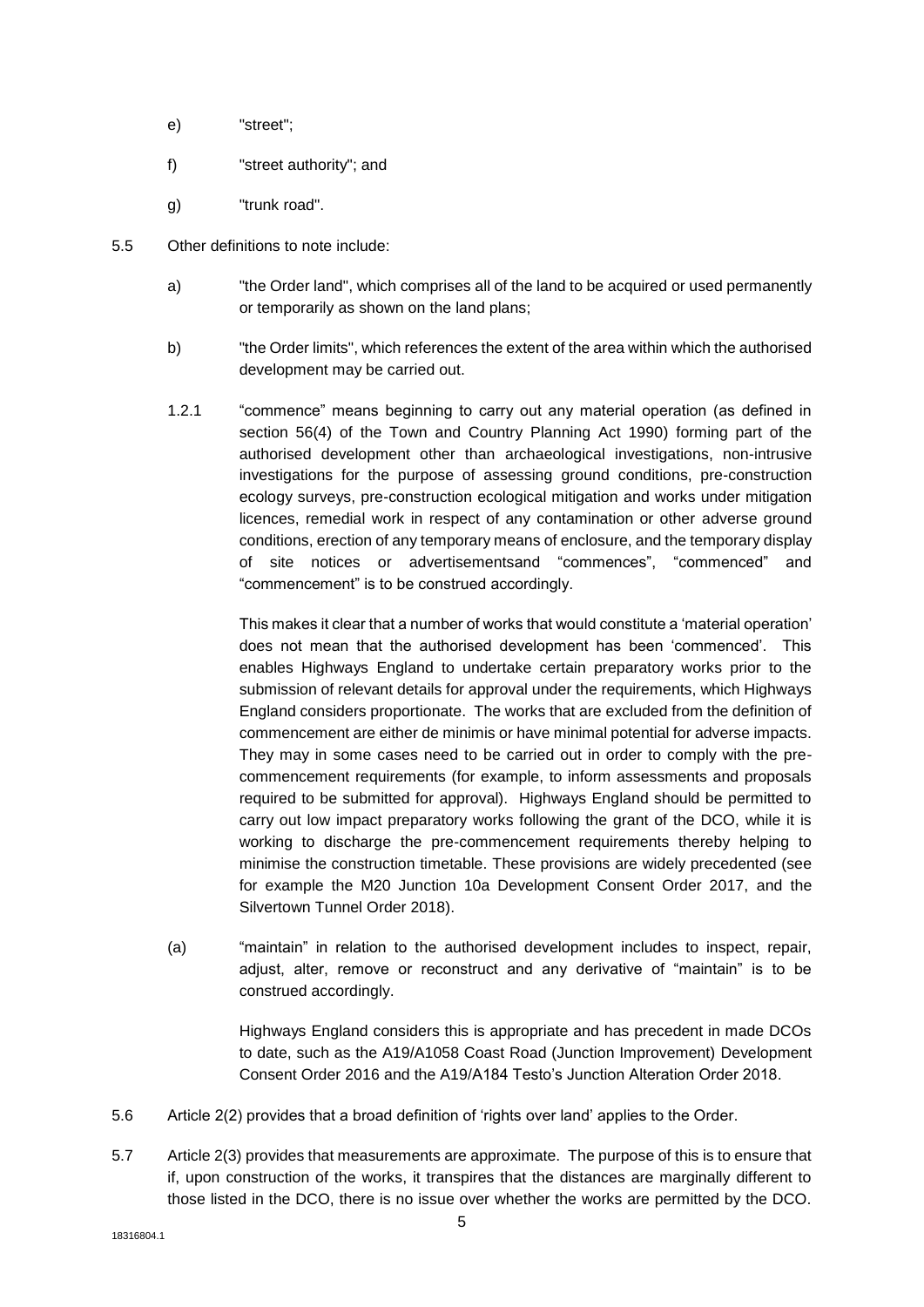Thus this provision allows for a small tolerance with respect to any distances and points, although works will take place within the limits of deviation. It is common-place to include such provision in and Act or instrument authorising linear infrastructure.

- 5.8 Article 2(4) provides that areas given in the book of reference are approximate as these are not covered by article 2(3). This is intended to clarify the position of the areas in the book of reference, the purpose and effect is the same as set out in the previous paragraph.
- 5.9 Article 2(5) and 2(6) tie references to lettered / numbered points and numbered works in the Order to the rights of way and plans.

#### **Part 2 – Principal powers**

#### *Article 3 – Development consent etc. granted by the Order*

- 5.10 Article 3(1) grants the development consent by giving Highways England the power to construct the authorised development, which is described in Schedule 1. This article makes the consent subject to the requirements that are listed in Schedule 2.
- 5.11 Article 3(2) states that any enactment applying to land within the order limits has effect subject to the provisions of the Order. This provision ensures that the modifications made in the Order apply to any enactments that may affect the authorised development and further ensures consistency with legislation more generally. There is precedent for such a provision, for example the Secretary of State approved the same wording in the A14 Cambridge to Huntingdon Improvement Order 2016 (see article 5(2)).

#### *Article 4 – Maintenance of the authorised development*

- 5.12 This article authorises Highways England to maintain the development. "Maintain" is defined in article 2(1) as including "inspect, repair, adjust, alter, remove or reconstruct", with these terms bearing their common-sense meanings.
- 5.13 Article 4 supplements the maintenance powers under section 329 of the Highways Act 1980 and ensures that Highways England has the necessary powers to maintain the scheme. It is considered necessary and appropriate to adopt the definition, which is consistent with the A19/A184 Testo's Junction Alteration Order 2018.
- 5.14 It should be noted that powers of maintenance are subject to other provisions in the Order, in particular article 10, which makes provision in relation to maintenance by highway authorities.

#### *Article 5 – Maintenance of drainage works*

- 5.15 The purpose of this article is to make it clear that any realignment of drainage or other works to them that are carried out as part of the Scheme do not affect the existing allocation of responsibility for maintenance of those drains, unless this is agreed between Highways England and the responsible party. Responsibility for maintenance of drainage works may sit with the Environment Agency, an internal drainage board, a lead local flood authority or a landowner.
- 5.16 This provision is well precedented (see for example article 4 of the A14 Cambridge to Huntingdon Improvement Order 2016 and article 5 of the A19/A184 Testo's Junction Alteration Order 2018).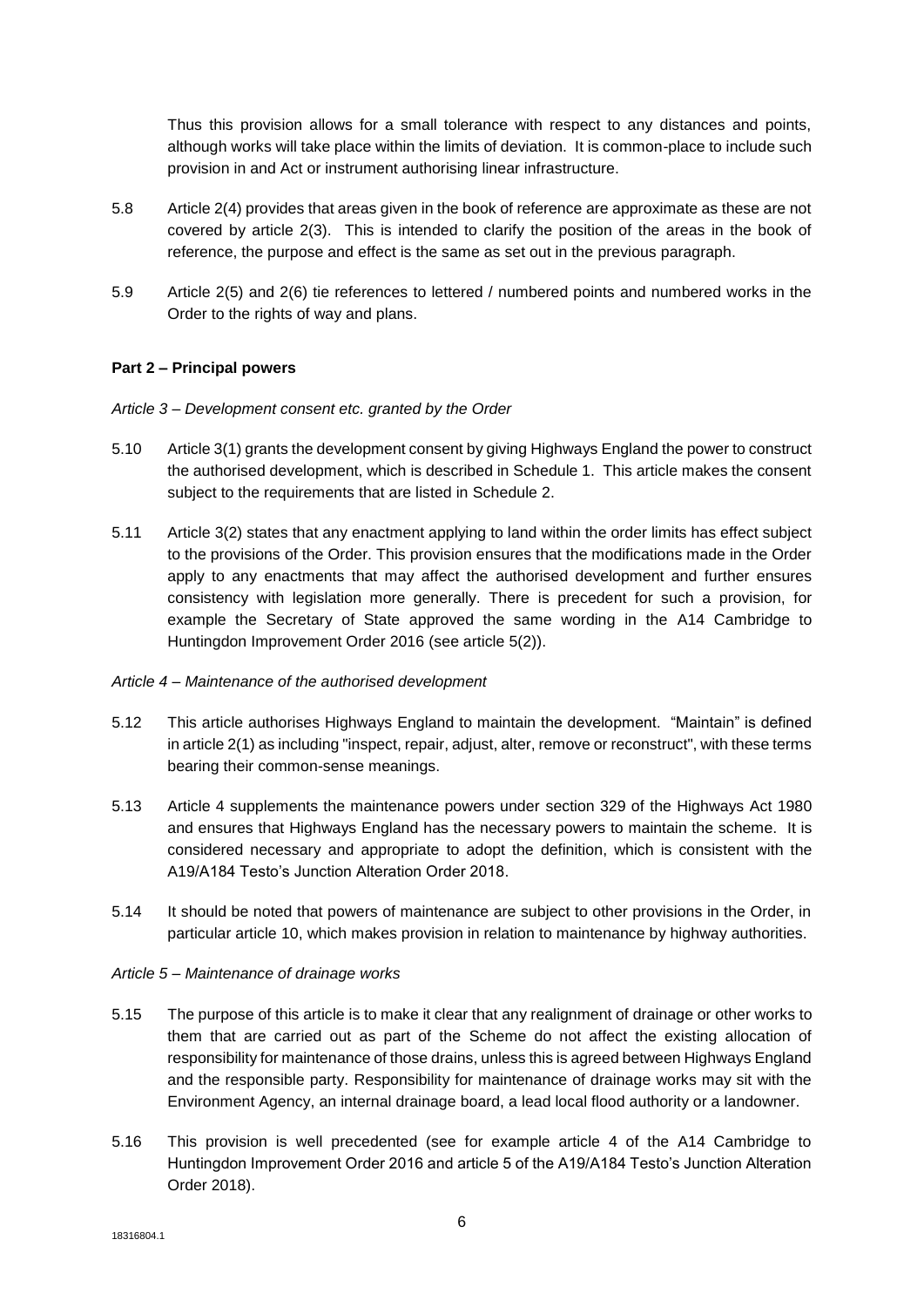#### *Article 6 - Limits of deviation*

- 5.17 Since the authorised development involves linear works, article 6 provides for limits of deviation to allow for a lateral deviation from the lines and situations of the authorised development within the limits of deviation shown on the works plans, and vertical deviation of the linear works subject to a maximum deviation of 0.5 metres upwards or 0.5m downwards.
- 5.18 The vertical limits can be exceeded where it is demonstrated to the Secretary of State's satisfaction (and the Secretary of State has certified accordingly following consultation with the relevant planning authority) that such deviation would not give rise to any materially new or materially worse adverse environmental effects in comparison with those reported in the Environmental Statement.
- 5.19 The purpose of this provision is to provide Highways England with a proportionate degree of flexibility when constructing the scheme, reducing the risk that the scheme as approved cannot later be implemented for unforeseen reasons but at the same time ensuring that any flexibility will not give rise to any materially new or materially worse adverse environmental effects.
- 5.20 The limits of deviation referred to in this article and shown on the application plans have been taken into account in the preparation of the Environmental Statement and the potential impacts of a deviation within the permitted limits have been assessed. Highways England is only permitted to exceed the limits specified in this article if they can demonstrate to the Secretary of State's satisfaction that no materially new or worse adverse environmental effects would arise.
- 5.21 The limits of deviation set out in article 6 have been developed through the design and EIA process for the authorised development; as such the article is an adaptation of the article set out in the Model Provisions and, in terms of principle, it accords with the majority of DCOs made to date (for example the A19/A184 Testo's Junction Alteration Order 2018, at article 6).

#### *Article 7 – Benefit of the Order*

- 5.22 Article 7 overrides section 156(1) of the Act (as permitted by section 156(2)) to give the benefit of the Order to Highways England rather than anyone with an interest in the land. It would be impracticable for a variety of landowners to be afforded powers to implement parts of the Order in an uncoordinated manner, which might be the case if section 156(1) were to remain.
- 5.23 Paragraph (1) is based on article 4 of the Model Provisions.
- 5.24 The purpose of paragraph (2) is to clarify the exceptions where the Order will self-evidently benefit others, e.g in relation to the construction of a new private means of access. Absent this provision, there would be a contradiction since strictly speaking only Highways England could benefit from these works. The same wording has been accepted and approved by the Secretary of State in other orders, for instance the A14 Cambridge to Huntingdon Improvement Order 2016 (see article 8(2)) and the M4 Motorway (Junctions 3 to 12) (Smart Motorway) Order 2016 (see article 7(2)).

#### *Article 8 – Consent to transfer benefit of the Order*

5.25 This article allows the benefit of the Order to be transferred or leased to others by Highways England. The exercise of any transferred benefits or rights is subject to the same restrictions, liabilities an obligations as would apply under the Order if those benefits or rights were executed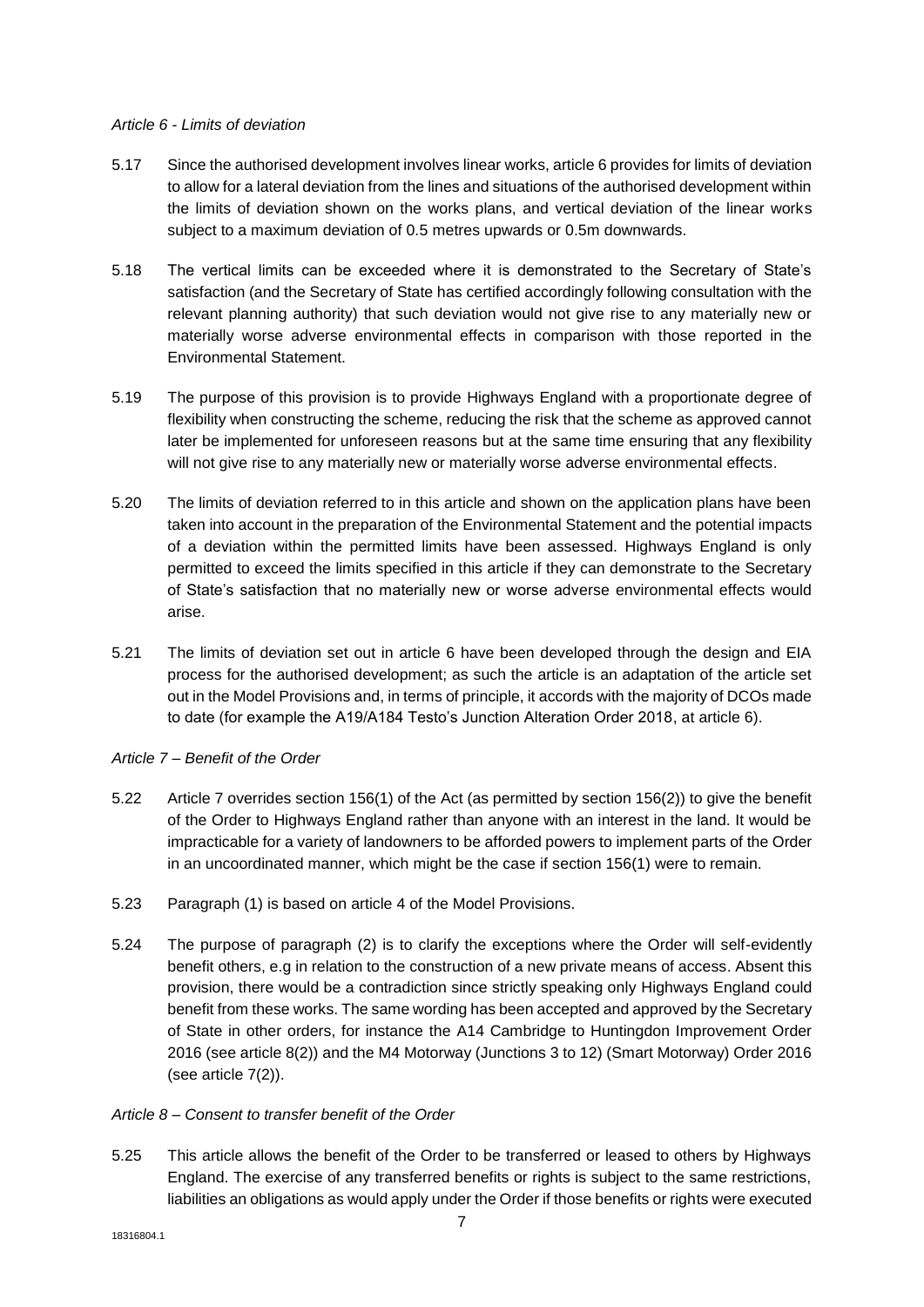by Highways England. The consent of the Secretary of State is required for a transfer or grant, except where it is made to specified companies in relation to certain utility diversion works.

5.26 This article is based on article 5 of the Model Provisions.

#### **Part 3 – Streets**

- *Article 9 – Application of the 1991 Act*
- 5.27 Article 9 modifies the application of the New Roads and Street Works Act 1991<sup>3</sup> (the 1991 Act) to works carried out under the powers of the Order.
- 5.28 Paragraph (1) provides that works carried out under the powers of the Order which match the description of "major highway works" in the 1991 Act will be treated major highways works for the purposes of the 1991 Act. The effect of this is to clarify that the provisions for sharing the burden of dealing with apparatus in the street (under sections 84 and 85 of the 1991 Act), which would normally apply only to major works carried out by the highway authority, will apply in respect of the works authorised by the Order irrespective of who in fact carries them out.
- 5.29 "Major Highways Works" are defined at section 86 of the 1991 Act. The definition includes, at sub-sections 86(3)(b) and (f), works undertaken under powers conferred by sections 64 and 184 the Highways Act 1980. As that would not be relevant in this context (where the works will be undertaken under the powers of the Order), these sub-sections are omitted from paragraph (1)(a). Works equivalent to works undertaken under those sections of the Highways Act 1980, but carried out under powers conferred by the Order, are included through paragraph 1(b). The effect is that any works which would be "major highway works" under the 1991 Act if carried out by a highway authority in relation to one of its streets are also "major highway works" if carried out under the powers of the Order regardless of who carries them out.
- 5.30 Paragraph (3) provides that certain provisions of the 1991 Act listed in that paragraph will not apply. The disapplication of these provisions (which are designed primarily to regulate the carrying out of street works by utility companies in respect of their apparatus) is appropriate given the scale of works proposed under the Order, the specific authorisation given for those works by the Order (particularly article 3 and Schedule 1), and the provisions in the Order (including the requirements) which would regulate the carrying out of the Order works.
- 5.31 Paragraphs (4) to (6) apply certain provisions of the 1991 Act (listed in paragraph (5)) to any streets which are temporarily stopped up under the Order. This is for two reasons: first, it prevents any confusion as to whether works in respect of a temporarily stopped-up street are "street works" for the purposes of the 1991 Act and, secondly, it simplifies the implementation of the works by providing for a single process in respect of streets which are stopped up and those which are not.
- 5.32 Paragraph (7)(a) of article 9 provides that nothing in article 10 in shall affect the ability of the local highway authority (under s.87 of the 1991 Act) to declare a street in its area a maintainable highway, which would make maintenance of the street (once completed) the responsibility of the local highway authority, and would mean that the 1991 Act would apply to street works carried out in that street.

-

 $3 c.22$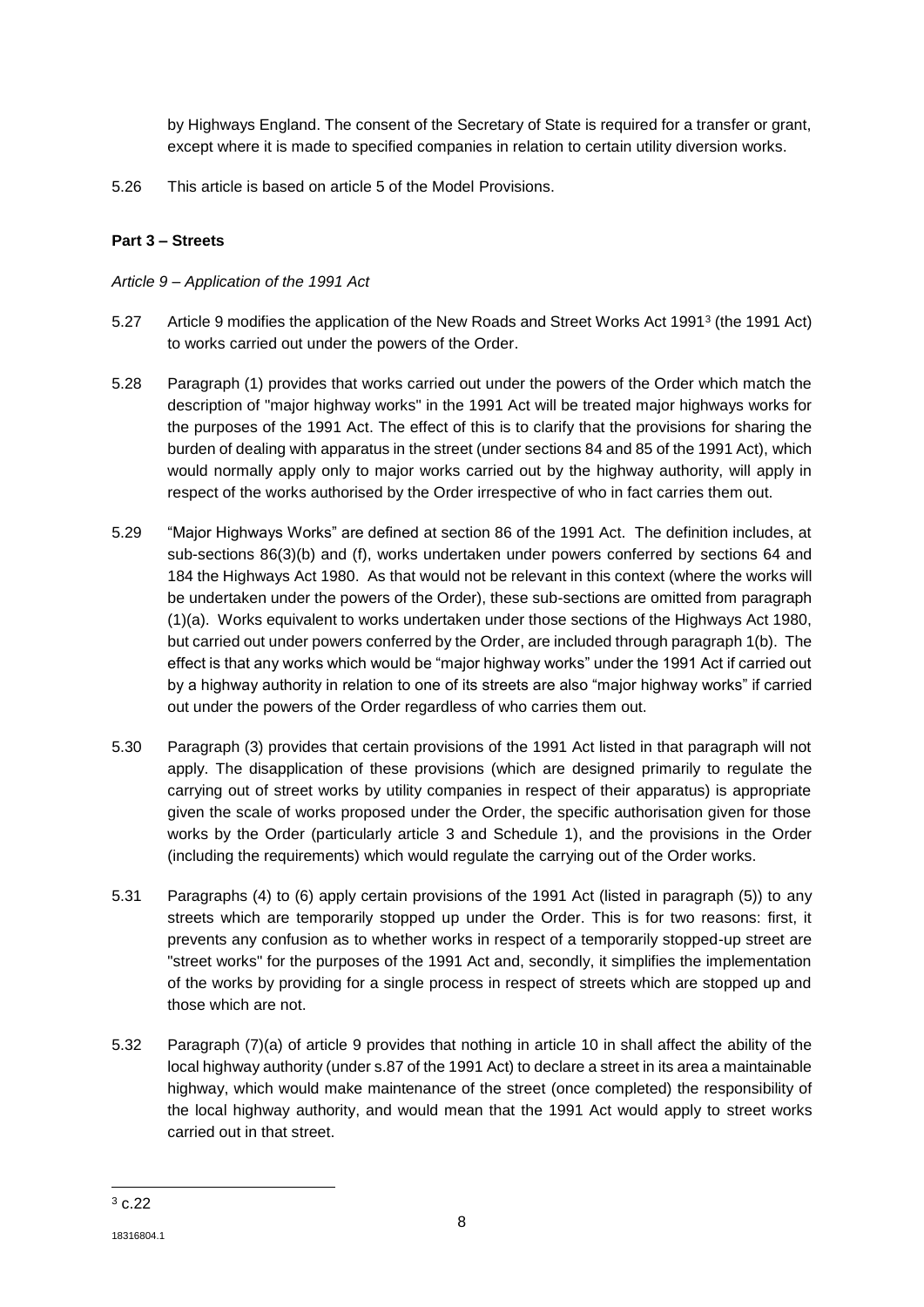- 5.33 Paragraph (7)(b) provides that Highways England will not be under the duties that apply to a "street authority" for the purposes of the 1991 Act by virtue of being responsible for the maintenance of a street under article 10.
- 5.34 Paragraph (7)(c) makes it clear that the maintenance obligations imposed by article 10 do not override the provisions of the 1991 Act that govern procedures for street works, i.e. works in streets involving the placing of or alteration to apparatus in the street. After the implementation of the Order it is appropriate that the 1991 Act should govern such works as it is specifically designed to ensure a fair and efficient procedure for the various parties affected by such works.
- 5.35 These modifications reflect those made in other highway DCOs, for example the M4 Motorway (Junctions 3 to 12) (Smart Motorway) Order 2016, the A19/A1058 Coast Road (Junction Improvement) Order 2016 and the A19/A184 Testo's Junction Alteration Order 2018.

#### *Article 10 – Construction and maintenance of new, altered or diverted streets*

- 5.36 The standard position in respect of maintenance of streets is that Highways England is responsible for maintaining trunk roads. Other streets are to be maintained by the local highway authority in respect of highways maintainable at the public expense, or whichever body is responsible for the maintenance of the street in respect of streets which are not maintainable at the public expense. This is reflected in paragraphs (1) and (2). These provisions are subject to any agreement to the contrary between Highways England and the relevant street or highway authority.
- 5.37 Paragraph (3) makes specific maintenance provision in relation any new bridges carrying public rights of way over a trunk road. For these, Highways England is responsible for the maintenance of the bridge structure while the local highway authority is responsible for the maintenance of the highway surface.
- 5.38 The effect of paragraphs (4) and (5) are that in any action for damages against Highways England alleging failure to maintain a street, Highways England will have the defence that it had taken such care as was reasonably required in the circumstances to secure that the street was not dangerous for traffic. This extends the provision in s.58 of the Highways Act 1980 to Highways England and draws on the approach taken in article 21 of the A556 (Knutsford to Bowdon Improvement) Development Consent Order 2014 and repeated in in article 9 of the A19/A1058 Coast Road (Junction Improvement) Order 2016, article 12 of the M4 Motorway (Junctions 3 to 12) (Smart Motorway) Order 2016 and article 10 of the A19/A184 Testo's Junction Alteration Order 2018.
- 5.39 While Highways England would benefit from the equivalent defence in the Highways Act 1980 in respect of trunk roads, for which it is the highway authority, the proposed development includes roads which are not trunk roads and so this article is needed to ensure Highways England is covered by this defence in respect of all the roads that comprise the authorised development.
- *Article 11 – Classification of roads etc.*
- 5.40 The designation of highways and the specification of the classes of traffic authorised to use a highway, are ancillary matters which may be included in a development consent order. These matters are addressed by this article, which is integral to the implementation of the scheme,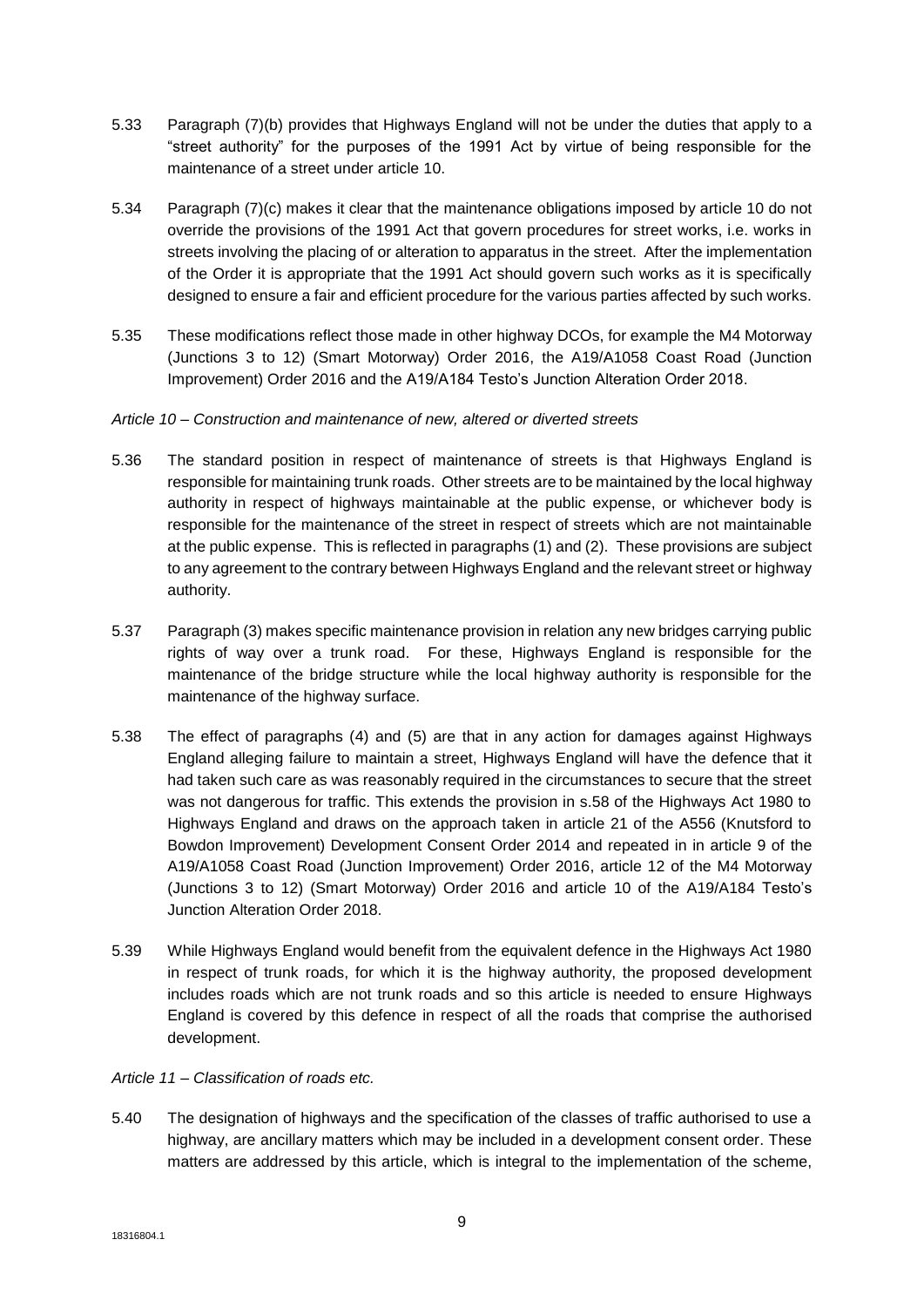and therefore are considered appropriate to be included in the Order as an ancillary matter under section 120(3) of the Act.

- 5.41 Article 11(1)(a) provides for the roads described in Part 1 of Schedule 3 to be trunk roads when complete and open for traffic. Article 11(1)(b) provides that the roads described in Part 2 of Schedule 3 to be classified roads from the date that they are complete and open to traffic. Article 11(1)(c) and Part 3 of Schedule 3 describes the status of non-motorised user routes provided or altered as part of the scheme. Article 11(2) ensures that the roads specified in Part 4 of Schedule 3 are able to be subject to a speed limit of 40mph.
- 5.42 The purpose of article 11(3) is to confirm that the matters covered in paragraphs (1) and (2) can be varied or revoked in the future using existing enactments for such matters, without the need to apply under the Act for an amendment to the Order.

#### *Article 12 – Temporary stopping up and restriction of use of streets*

- 5.43 This article allows for the temporary stopping up, alteration, diversion or restriction of streets for the purposes of the scheme.
- 5.44 Paragraph (2) differs from the Model Provisions and confers a power on Highways England where the use of a street has been temporarily stopped up under this article to use it as a temporary working site. This provision has precedent in a number of made development consent orders including the A19/A184 Testo's Junction Alteration Order 2018
- 5.45 Paragraphs (3) and (4) state that reasonable access for pedestrians going to or from properties abutting a temporarily stopped up or restricted street must be provided and that, where Highways England is not the street authority, consent to any such stopping up or restriction must be sought from the street authority.
- 5.46 Paragraph (5) provides a right to compensation for any person suffering loss due to the suspension of a private rights of way under this article.
- 5.47 Paragraph (6) states that where a street authority which fails to notify Highways England of its decision in respect of an application for consent within 28 days of the application being made is deemed to have given its consent. It is considered necessary to remove the possibility for delay and provide certainty that the authorised development can be delivered by Highways England in a timely fashion. The article is a standard provision in highways development consent orders (see for example, article 11 of the A19/A1058 Coast Road (Junction Improvement) Order 2016 and article 12 of the A19/A184 Testo's Junction Alteration Order 2018).
- *Article 13 – Permanent stopping up and restriction of use of streets and private means of access*
- 5.48 This article allows streets and private means of access named in Parts 1, 2 and 3 of Schedule 4 to be stopped up (i.e. the legal right of way along them to be extinguished). In the case of Parts 1 and 2, a substitute is to be provided. In the case of Part 3, no substitute is to be provided. In the case it may not be stopped up unless one of the conditions referred to in paragraph (4) is met – in the case of the private means of access listed in Part 3 of Schedule 4, condition (c) – reasonably convenient alternative access – is met.
- 5.49 Paragraph (6) provides a right to compensation for any person suffering loss due to the suspension or extinguishment of a private right of way under this article.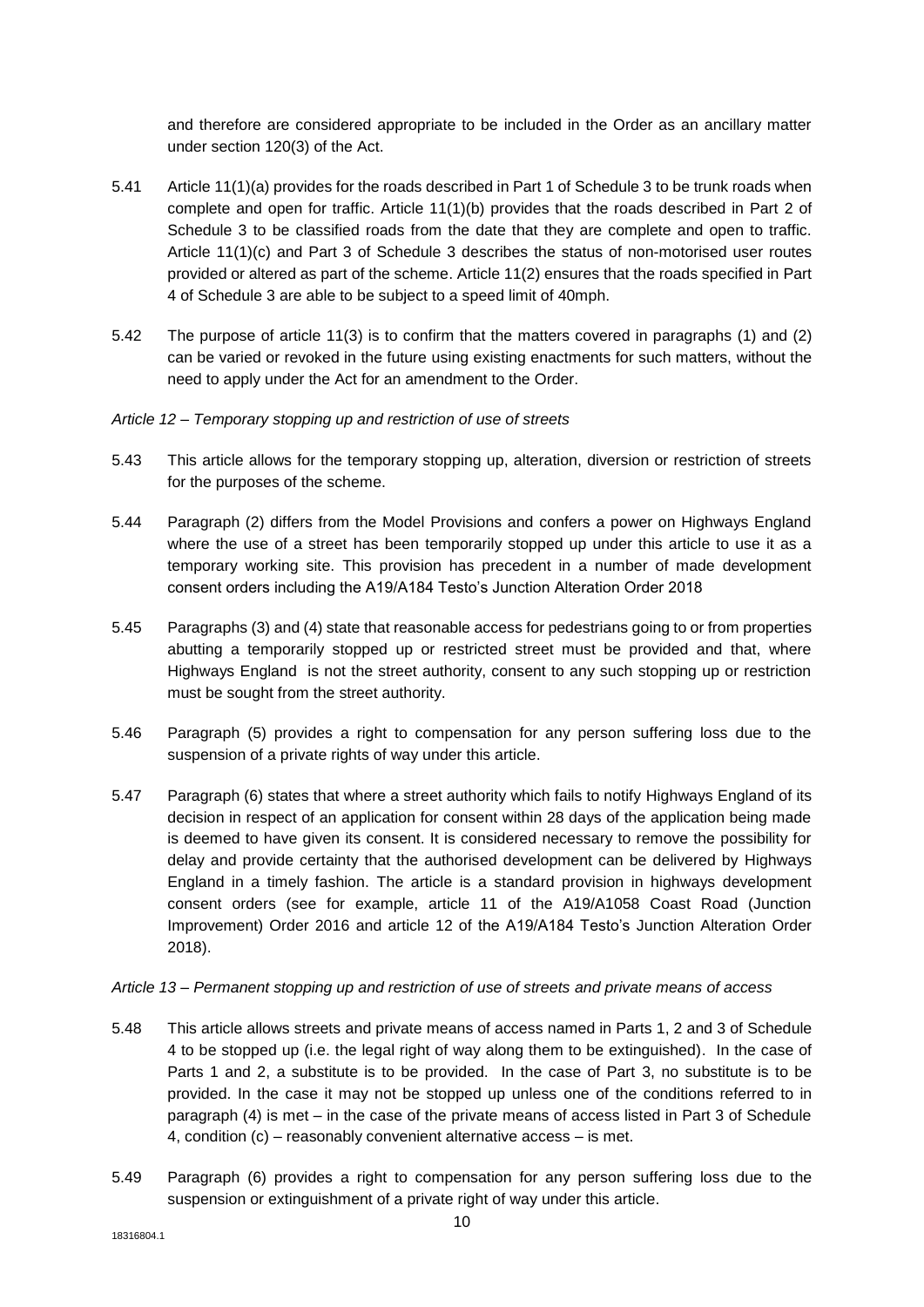5.50 Since the definition of a "street" in section 48 of the New Roads and Street Works Act 1991 includes highways and footways the stopping up and diversion of footpaths and footways are also dealt with in this article and Schedule 4. The wording is based on numerous highways DCOs, see for example article 12 of the A19/A1058 Coast Road (Junction Improvement) Order 2016 and article 13 of the A19/A184 Testo's Junction Alteration Order 2018.

#### *Article 14 – Access to works*

- 5.51 This article allows works accesses to public highways to be created. It provides Highways England with a general power to form means of access rather than accesses set out in a schedule, to provide an appropriate degree of flexibility in case the need for an access only becomes apparent at later stage in the implementation of the proposed development. These powers are equivalent to those available to Highways England when implementing schemes under the Highways Act 1980.
- 5.52 The provisions of this are broadly similar to the powers than those contained in the Highways Act 1980, which allows a highway authority to provide "*a new means of access to any premises*" where it considers it "*necessary or expedient in connection with the construction, improvement or alteration of a highway*" to do so. The statutory power is subject to securing the consent of the authority which is, or will become, the highway authority for that highway. The inclusion of this article is considered to be appropriate as it will help to ensure that the authorised development can be carried out expeditiously by allowing Highways England to create new temporary accesses as and where required, particularly in response to requests from landowners, occupiers and other affected parties.
- 5.53 This provision has precedent in a number of made development consent orders including article 14 of the A19/A184 Testo's Junction Alteration Order 2018.

#### *Article 15 – Clearways*

- 5.54 This article makes it unlawful for road users to stop on the road except upon the direction of or with the permission of a constable or a traffic officer in uniform, or for emergency and other unavoidable reasons. The purpose is to ensure safe and proper operation of the authorised development, and to ensure the scheme delivers its intended benefits. It is therefore considered appropriate to be included in the Order as an ancillary matter under section 120(3) of the Act.
- 5.55 Such traffic regulation measures are normally made by order under the Road Traffic Regulation Act 1984, with such orders subject to consultation and publicity requirements. Inclusion within the DCO is appropriate as the consultation, publicity and examination processes within the DCO procedure provide a more than adequate substitute for the consultation and publicity requirements of traffic regulation orders.
- 5.56 The proposed restrictions sought under this article are similar to those which would apply to a clearway established under section 2 of the Road Traffic Regulations Act 1984. This provides that a traffic regulation order may make provision prohibiting, restricting or regulating the use of a road, or any part of the width of a road, by vehicular traffic, or by vehicular traffic of any class specified in the order either generally or subject to exceptions specified in the order or determined in a manner provided for it or with reference to periods of time.
- 5.57 Paragraph (4) also clarifies that paragraphs (1), (2) and (3) have effect as if made by an order under the 1984 Act, and can be varied or revoked by an order made under that act or other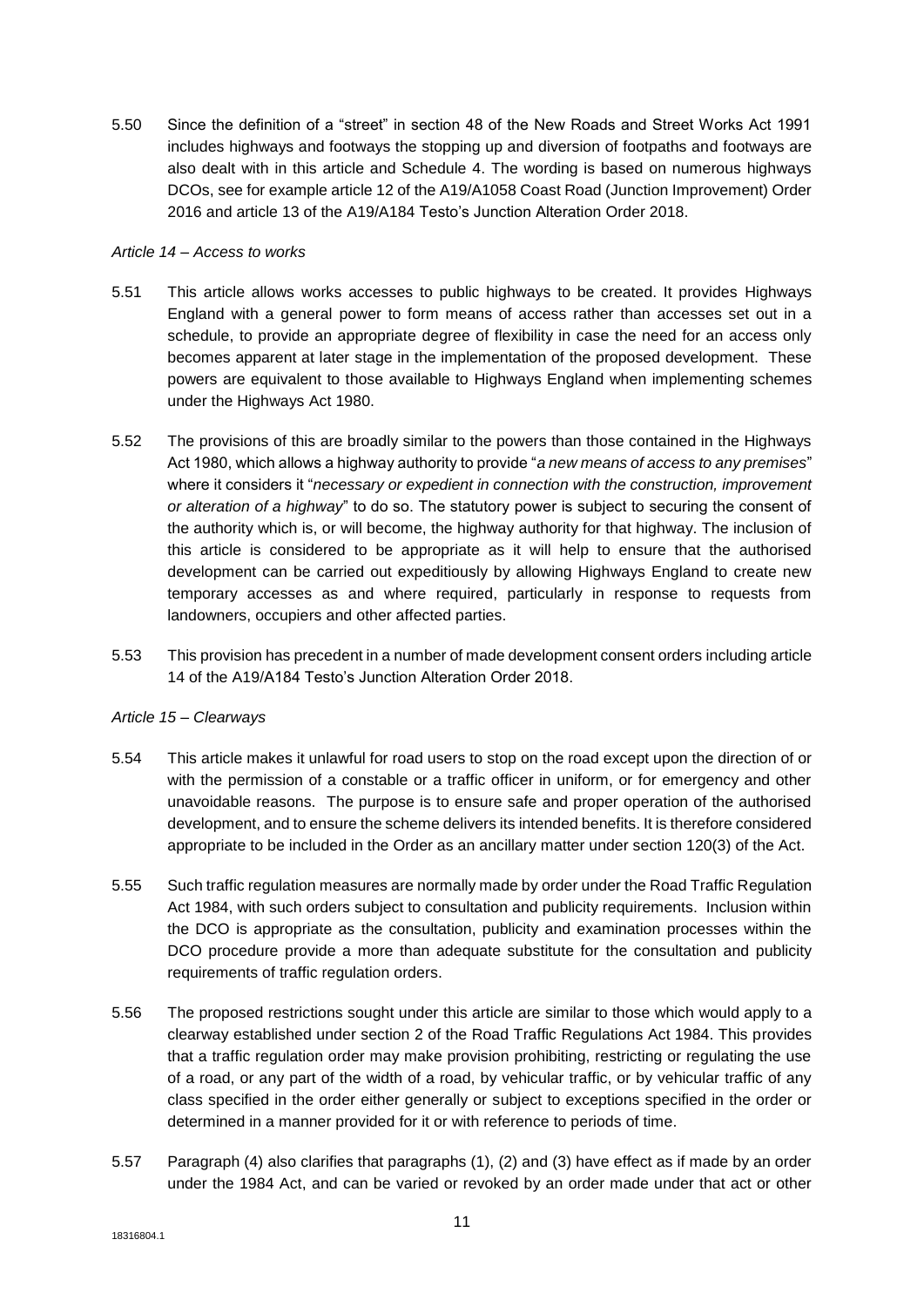enactment which provides for the variation or revocation of such orders, without the need to apply under the Act for an amendment to the Order.

- 5.58 The wording in this article has been approved and the principle of inclusion of traffic regulation measures accepted in the A19/A1058 Coast Road (Junction Improvement) Order 2016 (see article 14) and the A19/A184 Testo's Junction Alteration Order 2018 (see article 15).
- 5.59 Paragraph (5) reflects the identical insertion in the A19/A184 Testo's Junction Alteration Development Consent Order to make it clear that traffic officer means an officer designated under the Traffic Management Act 2004.

#### *Article 16 – Traffic regulation*

- 5.60 The purpose of this article is to provide Highways England with powers to make traffic regulation orders in relation to roads for which it is not the highway authority, so that it can implement traffic management measures (e.g. restrictions on the use of roads) necessary to construct the authorised development. This draws on the approach taken in article 37 of the A556 (Knutsford to Bowdon Improvement) Development Consent Order 2014 and article 43 of the M4 Motorway (Junctions 3 to 12) (Smart Motorway) Order 2016.
- 5.61 This article would, at any time prior to 12 months following the opening of the authorised development for public use, allow Highways England, in so far as it is necessary or expedient for the purposes of the construction, maintenance or operation of the authorised development, to:
	- a) revoke, amend or suspend in whole or in part any order made under the Road Traffic Regulation Act 1984;
	- b) permit, prohibit or restrict the stopping, waiting, loading or unloading of vehicles on any road;
	- c) authorise the use as a parking place of any road;
	- d) make provision as to the direction or priority of vehicular traffic; and
	- e) permit or prohibit vehicular access to any road.
- 5.62 Implementation of any of the measures is subject to the prior approval of the traffic authority in whose area the roads are situated. Requirement is also made for the chief officer of police and the relevant traffic authority to be notified in advance. This complies with the consultation and publicity requirements for Traffic Regulation Orders under the Secretary of State's Traffic Orders (Procedure) (England and Wales) Regulations 1990/1656.

#### **Part 4 – Supplemental powers**

#### *Article 17 – Discharge of water*

5.63 This article establishes statutory authority for Highways England to discharge water into a sewer, watercourse or drain in connection with the carrying out or maintenance of the authorised development.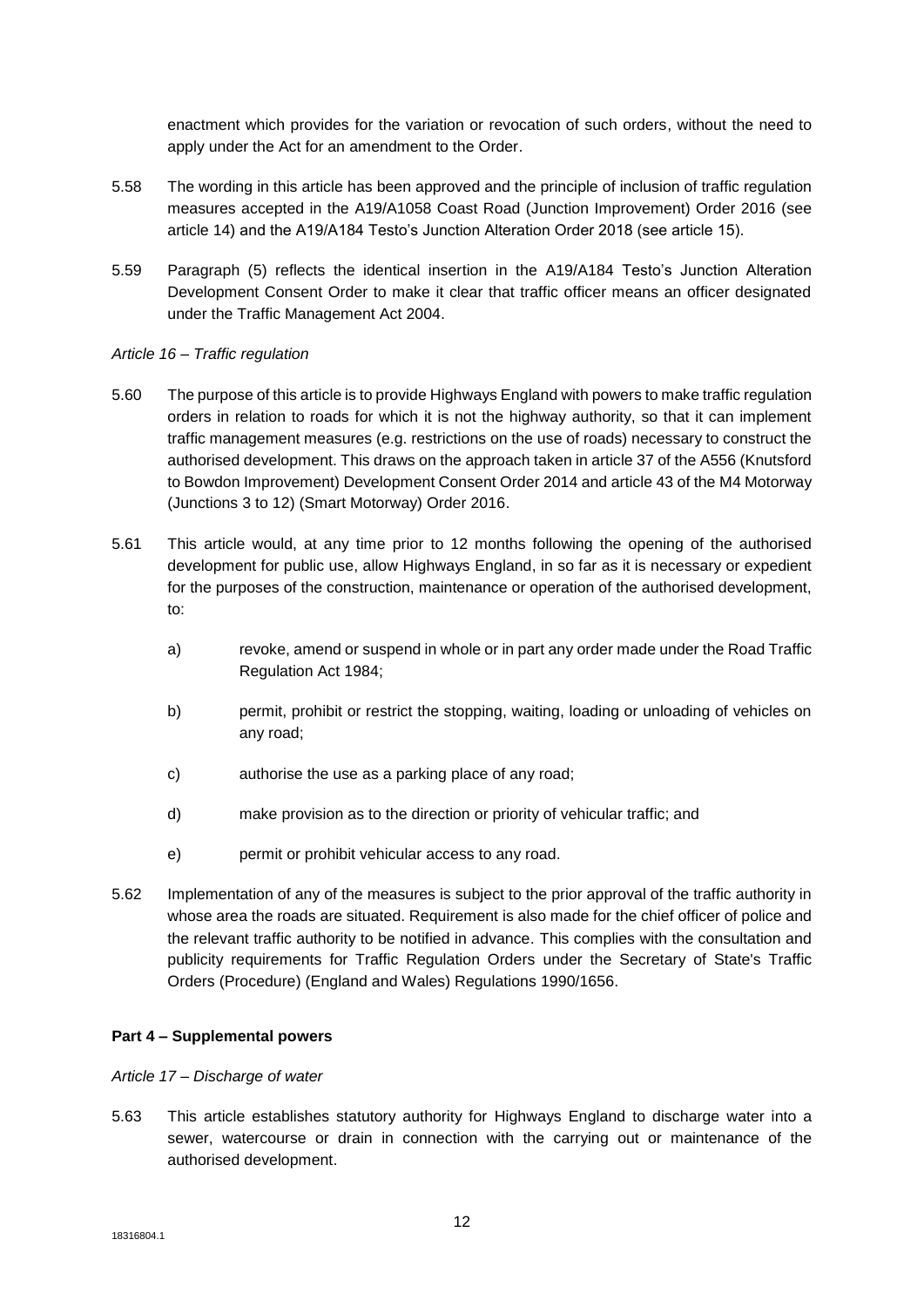- 5.64 This statutory authority is subject to Highways England obtaining the consent of the owner of the sewer, watercourse or drain, but that consent cannot be withheld unreasonably.
- 5.65 Paragraph (6) requires the undertaker to take reasonably practicable steps to ensure that any water that is discharged is free from gravel, soil or other solid substance, oil or matter in suspension.
- 5.66 Paragraph (7) makes clear that this article does not obviate the need for an environmental permit for such discharge where it is relevant.
- 5.67 Paragraph (9) states that a person who fails to notify the undertaker of their decision in respect of an application for consent/approval within 28 days of the application being made is deemed to have consent/approval. This time limit is considered necessary to remove the possibility for delay and provide certainty that the authorised development can be delivered by the undertaker in a timely fashion. As a nationally significant infrastructure project the authorised development should not be at risk of being held up to due to a failure to respond to an application for consent/approval.
- 5.68 This article has been included in previous Highways England orders (see for example article 18 of the M20 Junction 10a Development Consent Order 2017 and article 17 of the A19/A184 Testo's Junction Alteration Order 2018).
- *Article 18 – Protective work to buildings*
- 5.69 The purpose of this article is to allow Highways England to undertake protective works to buildings affected by the authorised development. The wording has broad precedent (see article 16 of the A19/A1058 Coast Road (Junction Improvement) Order 2016 and article 18 of the A14 Cambridge to Huntingdon Improvement Order 2016). This article is necessary to make appropriate provision to carry out protective works in the unlikely event that such a need arises.
- *Article 19 – Authority to survey and investigate the land*
- 5.70 This article gives Highways England the power to enter certain land for the purpose of surveying and investigating. The article provides that Highways England must give 14 days' notice before exercising the powers of entry, and that compensation is payable for any loss or damage. This, again, is a standard provision with broad precedent.

#### **Part 5 – Powers of acquisition**

#### *Article 20 – Compulsory acquisition of land*

- 5.71 This article authorises the acquisition of land by compulsory purchase. It grants the power to acquire such of that land as is required for the project. The power of acquisition over the Order Land is qualified and restricted by sub-paragraph (2), where possession of land parcels as specified in the Order may be taken temporarily only (article 29(9)).
- 5.72 The provision is necessary to secure the delivery of the scheme as set out in more detail in the Statement of Reasons accompanying the application. There is precedent for this form of article (see for example article 20 of the A19/A184 Testo's Junction Alteration Order 2018).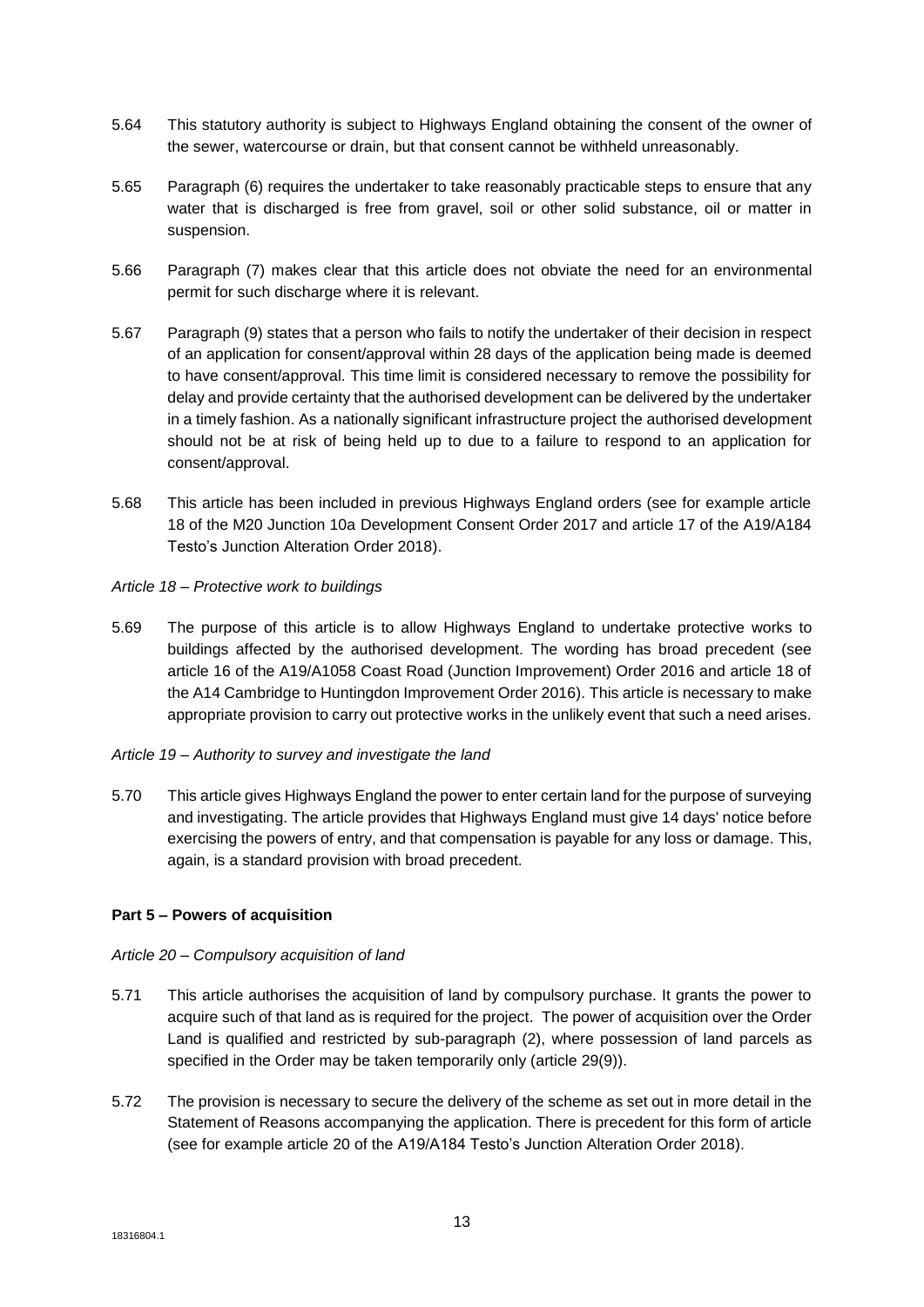#### *Article 21 – Compulsory acquisition of land – incorporation of the mineral code*

5.73 This article incorporates Part 2 of Schedule 2 of the Acquisition of Land Act 1981. This means that where Highways England acquires land under the powers of the Order, it will not acquire any mineral deposits present in the land (other than those necessarily extracted or used in constructing the authorised development) unless they are expressly included in the conveyance.

#### *Article 22 – Time limit for exercise of authority to acquire land compulsorily*

- 5.74 This article gives Highways England five years to issue 'notices to treat' or to execute a 'general vesting declaration' to acquire the land that is subject to the power of compulsory purchase. These are the two main procedural methods by which the process of compulsorily acquiring land may be undertaken should this Order be made.
- 5.75 The article also sets a 5 year time limits on the power of Highways England to take temporary possession of land, although it does not prevent Highways England from remaining in possession of land after that time if it took possession within the 5 year limit (this has consistently been approved by the Secretary of State, see for example article 22 of the A14 Cambridge to Huntingdon Improvement Order 2016 and article 22 of the A19/A184 Testo's Junction Alteration Order 2018).

#### *Article 23 – Compulsory acquisition of rights and restrictive covenants*

- 5.76 This article allows for rights in land to be acquired as well as the land itself, and also for new rights to be created over land.
- 5.77 This article provides for such rights as may be required to be acquired by Highways England over land which it is authorised to acquire under article 20. The public benefit of this is that it would allow Highways England, if possible, to reduce the area of outright acquisition and rely on rights instead. A provision of this kind is usual in Transport and Works Act orders and Hybrid Bills, and has been followed in a number of DCOs for example article 23 of the A14 Cambridge to Huntingdon Improvement Order 2016.
- 5.78 Paragraph (2) provides that where Highways England needs only to acquire rights over land, it shall not be obliged to acquire any greater interest in that land.
- 5.79 Paragraph (3) provides power to impose restrictive covenants under paragraph (1) is exercisable only in respect of plots specified in column (1) of Schedule 5.
- 5.80 Paragraph (4) provides that where Highways England needs only to acquire rights over land, it shall not be obliged to acquire any greater interest in that land.
- 5.81 Paragraph (5) and Schedule 6 impose modifications to the compulsory purchase and compensation provisions under general legislation. They do not affect the entitlement to compensation, but generally ensure that the compensation procedure applies to the additional categories of acquisition covered by the order – the creation of new rights and the imposition of restrictive covenants in particular. This is a consequence of the extension of land acquisition powers to these categories (done to allow lesser land interests to be acquired). For the purpose of section 126(2) of the Act, the relevant compensation provisions are modified only to the extent necessary to ensure that they apply properly to the acquisition of rights, and not to affect the amount of compensation to which landowners would be entitled. Furthermore, the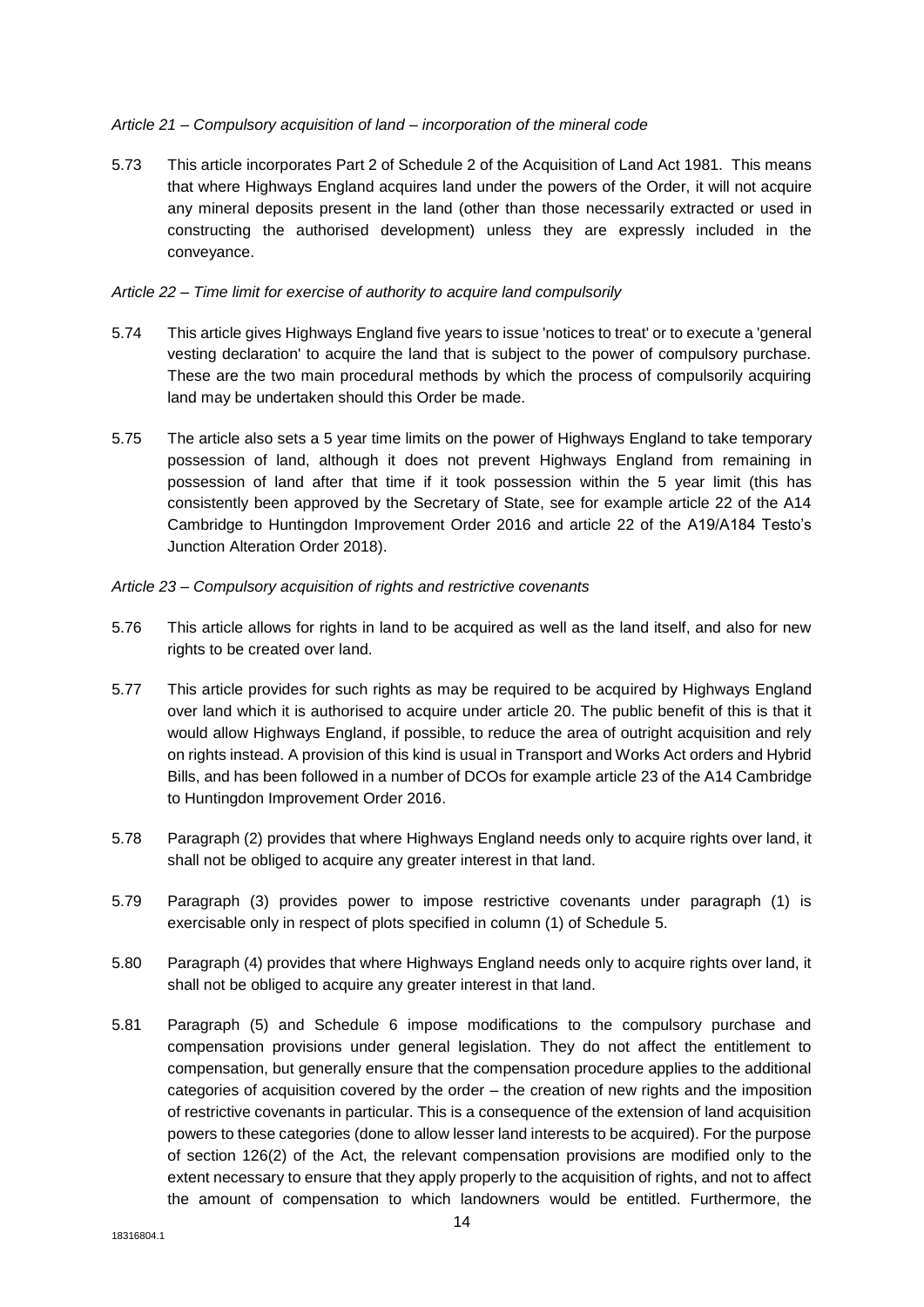provisions have been amended so that the time limits are consistent with the Order (five years as opposed to three years) and the appropriate references to the Act.

5.82 The modifications are based on changes made consistently in most schemes granted under the Act, and reflect amendments to compulsory purchase legislation effected by the Housing and Planning Act 2016. The form of drafting accords with the A19/A184 Testo's Junction Alteration Order 2018.

*Article 24 – Private rights over land*

- 5.83 In order for it to be possible to implement the authorised development, provision is needed for the extinguishment of private rights in the Order land that would be incompatible with that implementation. Article 24 supplies that provision.
- 5.84 Article 24(1) provides for the extinguishment of private rights over Order land subject to compulsory acquisition under the Order, from the moment of acquisition or occupation of that land.
- 5.85 Article 24(2) provides for the extinguishment of existing private rights over land that is subject to the compulsory acquisition of new rights (but where the underlying land is not subject to powers of compulsory acquisition), if the exercise of those existing rights is inconsistent with the implementation of the scheme, from the date of acquisition of the right or occupation of the underlying land.
- 5.86 Article 24(3) provides that rights over Order land that is already owned by Highways England are also extinguished, at the point that any activity authorised by the Order interferes with or breaches those rights.
- 5.87 Article 24(4) provides for the temporary suspension of private rights over Order land that is not acquired but is occupied temporarily by Highways England in order to construct the proposed development. The suspension is for the duration of the occupation.
- 5.88 Paragraphs (5) to (8) of article 24 make provision for compensation and for circumstances where rights are preserved.
- 5.89 Article 24(9) sets out a list of matters deemed to be private rights to provide certainty as to the scope of the article. The list of deemed private rights is broad in order to ensure that any right which could potentially interfere with the implementation of the proposed development can be extinguished. A similar list appears in the equivalent article in the A14 Cambridge to Huntingdon Improvement Order 2016 (see article 25) and the A19/A1058 Coast Road (Junction Improvement) Order 2016 (see article 24) and the A19/A184 Testo's Junction Alteration Order 2018 (see article 24).

#### *Article 25 - Application of Part 1 of the Compulsory Purchase Act 1965*

5.90 The purpose of this article is ensure consistency between the standard terms of highways development consent orders and the Compulsory Purchase Act 1965 (as amended by the Housing and Planning Act 2016) as applied by section 125 of the Act. These modifications have broad precedent in Schedule 14 to the High Speed Rail (London – West Midlands) Act 2017 and the Silvertown Tunnel Order 2018.

#### *Article 26 – Application of the Compulsory Purchase (Vesting Declarations) Act 1981*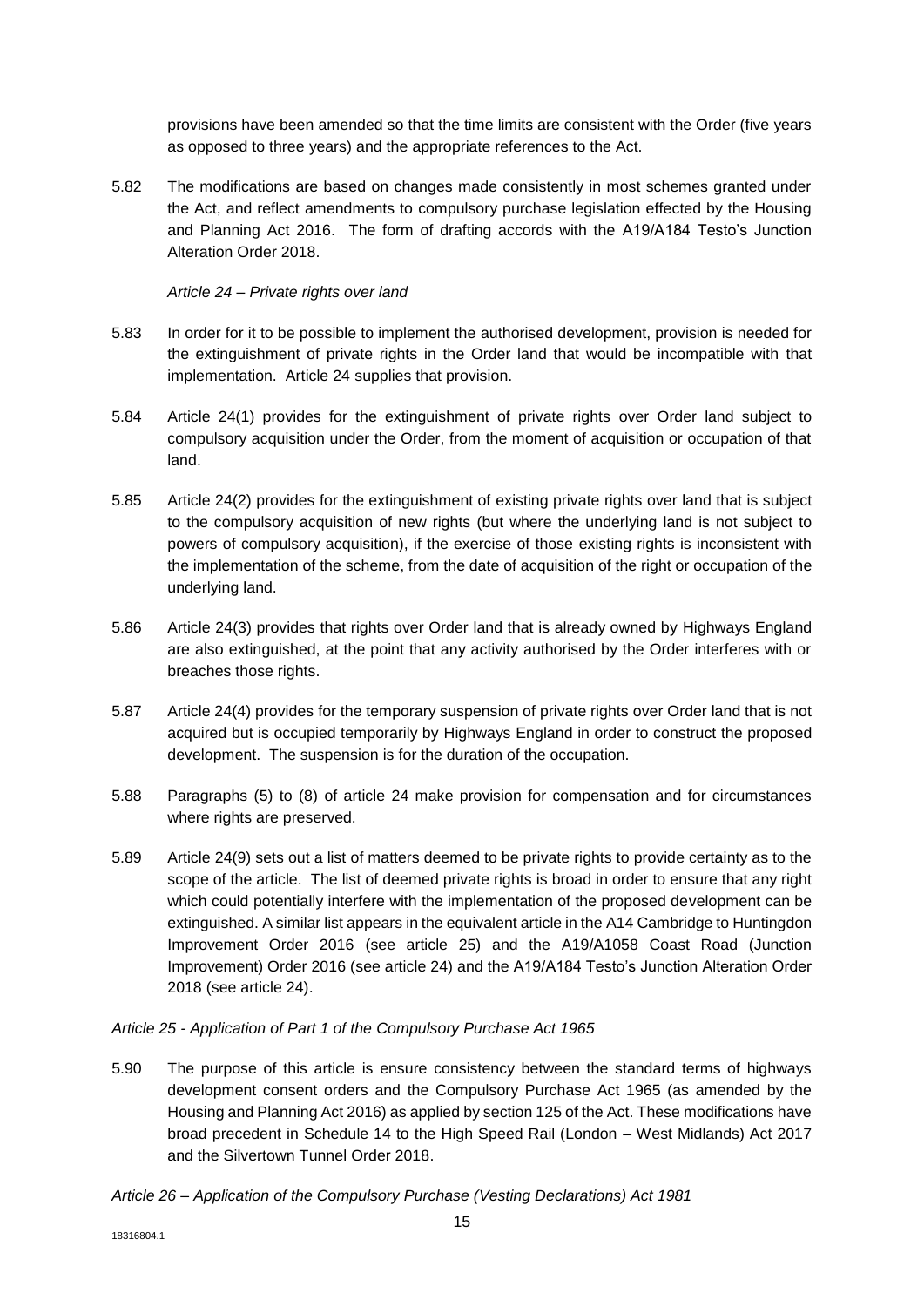- 5.91 This article applies (with minor modifications to make the provisions appropriate to the context of acquisition under powers in a development consent order) the provisions of the 1981 Act to compulsory acquisition under the Order so that Highways England has the option of acquiring Order land that is subject to the powers of compulsory acquisition by vesting declaration.
- 5.92 Vesting declarations are one of two ways of acquiring land that is subject to compulsory purchase. The other method involves serving a notice to treat on the land owner to commence the process of establishing the acquisition price, after which title in the land is transferred. The date on which title will transfer is uncertain under the notice to treat method.
- 5.93 A vesting declaration, in contrast, sets the date on which title in the land is transferred to the acquiring authority. Compensation is negotiated or determined and paid later. Vesting declarations, therefore, allow title in the land to pass to the acquirer more quickly than using the notice to treat method, and also allow several parcels to be acquired at once. Their use is subject to serving notices and observing time limits as required by the 1981 Act (as amended by the Housing and Planning Act 2016).
- 5.94 The modifications ensure consistency with the standard five year period sought under the Order for acquisition rights. It further ensures that the appropriate references are made to the Act. The modifications are based in large part on previous highways NSIPs, including following amendments to the 1981 Act in the Housing and Planning Act 2016.
- *Article 27 - Acquisition of subsoil or airspace only*
- 5.95 This article allows Highways England to acquire land below the surface or above the surface, rather than having to acquire all of the land. Any subsoil or airspace acquired under this provision can only be used for the same purposes for which Highways England could have acquired any of the land. This provision allows acquisition of the minimum interest needed to deliver the authorised development.
- 5.96 The purpose of this article is to give Highways England the flexibility to minimise so far as is possible the extent of interests to be acquired, with consequently less impact on affected landowners, and lower payments of compensation which is in the public interest. This too is a standard provision used in many highways development consent orders (see for example article 27 of the A14 Cambridge to Huntingdon Improvement Order 2016).

#### *Article 28 - Rights under or over streets*

- 5.97 The purpose of this article is to allow Highways England to appropriate and use land above or below streets within the Order limits, without having to acquire the street or any right or easement in it. The exercise of this power, without full acquisition, is prohibited in the circumstances set out in paragraph (3). Compensation is payable for any loss or damage caused to an owner or occupier of land affected by the power of appropriation where no acquisition has taken place.
- 5.98 This article was included in the Model Provisions and the majority of DCOs made to date. It is considered that the article remains necessary for the authorised development notwithstanding the effect of the Housing and Planning Act 2016, and it was retained in the Silvertown Tunnel Order 2018. It is necessary to enable Highways England to use temporary structures to divert non-motorised user routes during the construction of the authorised development.

#### *Article 29 – Temporary use of land for carrying out the authorised development*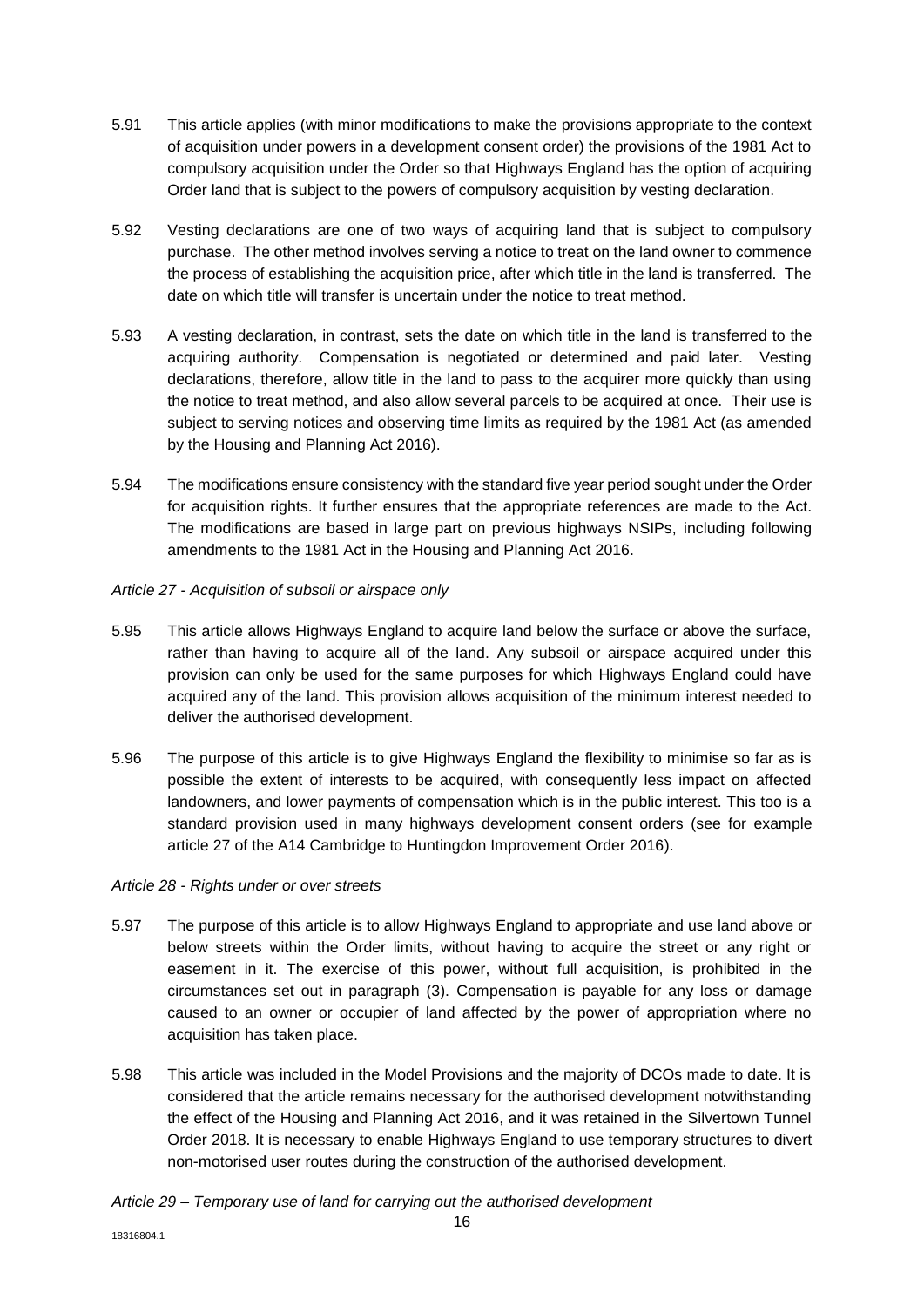- 5.99 The purpose of this article is to allow the land set out in Schedule 7 to be occupied temporarily while the works are carried out. This is land which is required during construction of the scheme but is not required permanently. The authorisation of temporary possession prevents Highways England having to permanently acquire land which is required to construct the authorised development but which is not needed permanently and therefore assists in minimising the interference with landowners' rights.
- 5.100 The inclusion of this article is important to ensure that the authorised development can be carried out efficiently and expeditiously following the making of the Order. Highways England is entitled to either occupy and use land pending its permanent acquisition, or to temporarily occupy and use land that is not to be permanently acquired, with provision made for the restoration of the land and the payment of compensation to the affected landowners and occupiers for any loss or damage arising. These powers are considered to be reasonable given the status of the authorised development as a nationally significant infrastructure project. The article has precedent in many development consent Orders (see for example article 29 of the A19/A184 Testo's Junction Alteration Order 2018).
- 5.101 Paragraph 1(a)(i) allows the land set out in Schedule 7 to be occupied temporarily while the works are carried out. This is land which is required during construction of the scheme but which is not required outright permanently, and includes land which will be occupied temporarily and then subject to permanent rights (e.g. diversion of utilities apparatus). Paragraph (9) prevents this land from being acquired permanently, although confirms that acquisition of rights over this land, or of subsoil / airspace only, is not prevented and is required in respect of certain parcels. Likewise some land taken temporarily will have permanent works undertaken to it, e.g. accommodation works (see further paragraph (4)(b), and Schedule 7).
- 5.102 Paragraph 1(a)(ii) allows for the temporary occupation of any of the land that is subject to the powers of permanent acquisition, but in respect of which no process for acquisition has yet been commenced. The rationale for this is that it reduces the amount of land that is required to be subject to outright acquisition. Thus article 20 with article 29(1)(a)(ii) makes it possible for Highways England to occupy land temporarily initially and only proceed to acquire permanently that part which is necessary for the scheme as constructed. The benefits of this are lesser impacts on landowners and lower costs to Highways England, which is in the public interest. In line with this, paragraph (1)(d) confirms that the authorised development as listed in Schedule 1 can be undertaken on land that has been temporarily occupied.

#### *Article 30 – Temporary use of land for construction compounds*

- 5.103 This article provides that where Highways England is commencing works in relation to the authorised development, and the main construction compound used in relation to the A19/A184 Testo's Junction alteration scheme has not been vacated, Highways England is permitted to use that construction compound for the purposes of the Downhill Lane junction scheme. The purpose of this is to take advantage of the close proximity of the two schemes and reduce the need to use additional land and the environmental impacts associated with a standalone construction compound for the A19 Downhill Lane junction scheme.
- 5.104 Paragraph (1) makes clear that Highways England is only permitted to enter on and take possession if the construction compound has not been vacated for the purposes of the A19/A184 Testo's Junction alteration scheme. Paragraph (2) makes clear that if the Testo's construction compound is being utilised, plot 1/14b may not be used for construction activities. That plot is only required where the Testo's construction compound is not being utilised.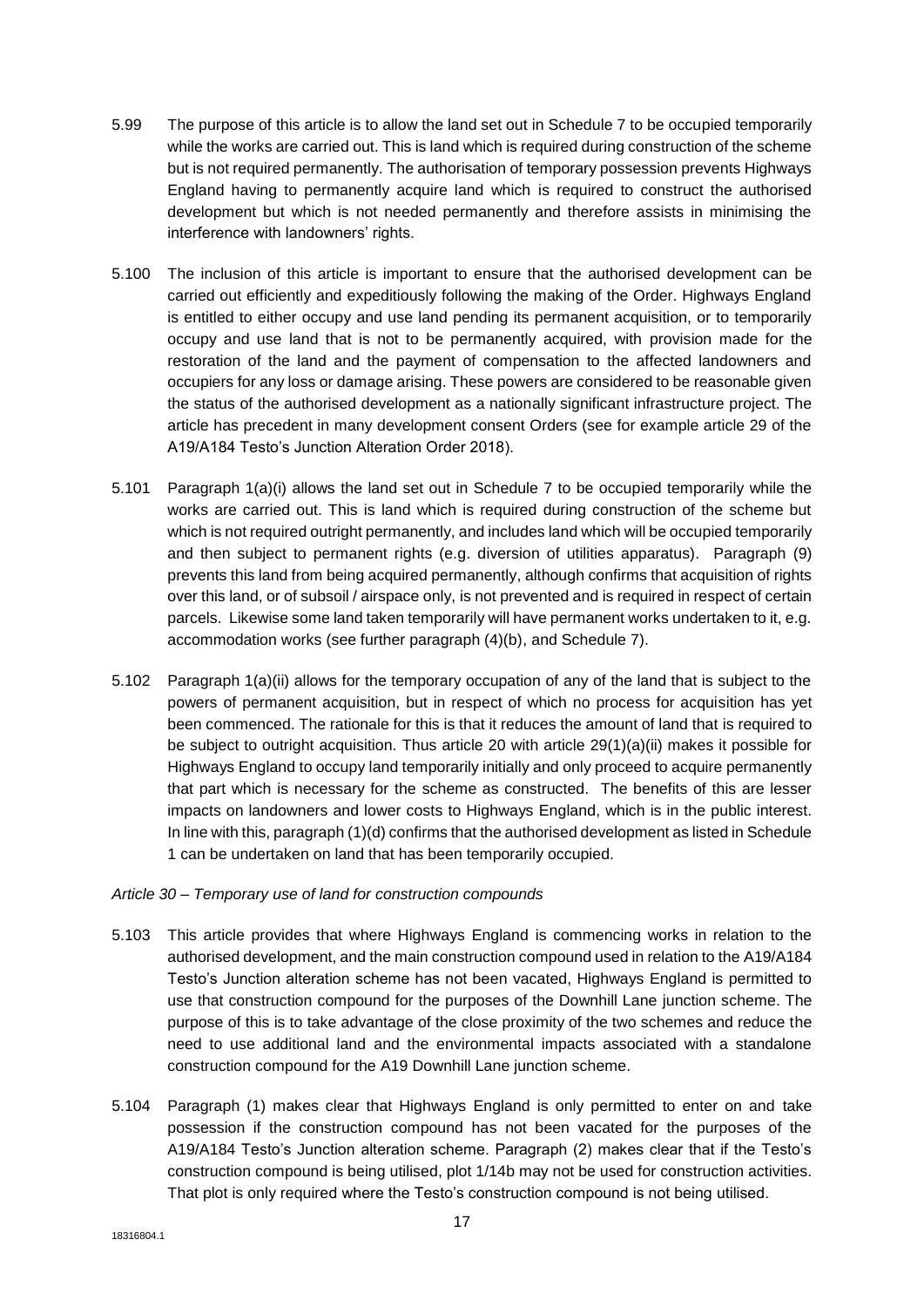#### 5.105 Highways England notes that the Environmental Statement has assessed both eventualities.

#### *Article 31 – Temporary use of land for maintaining the authorised development*

- 5.106 This article provides that Highways England may take temporary possession of land within the Order limits required for the purpose of maintaining the authorised development and to construct such temporary works as may be reasonably necessary for that purpose for a period of five years from the date on which that part of the authorised development is first used. Provision is made for notice and compensation. This power does not apply with respect to houses, gardens or any other buildings for the time being occupied. Under paragraph (5), all temporary works must be removed before Highways England gives up possession under this article and the land must be restored to the reasonable satisfaction of the owners.
- 5.107 Both the A19/A1058 Coast Road (Junction Improvement) Order 2016 (see article 28) and the M4 Motorway (Junctions 3 to 12) (Smart Motorway) Order 2016 (see article 29) reflect the wording used in this article.
- 5.108 This article is required to enable Highways England to carry out maintenance and is considered appropriate as it would impose a lesser burden than permanently acquiring rights to achieve the same purpose.
- *Article 32 – Statutory undertakers*
- 5.109 This article provides Highways England with clear statutory authority to acquire rights over land owned by statutory undertakers (i.e. utilities such as electricity and gas companies).
- 5.110 It also allows Highways England to extinguish rights that statutory undertakers have over the Order land, and to remove and reposition their apparatus. Reference is made to the Order land so that this power is not restricted to apparatus which has been specifically shown on the land plans and described in the book of reference. In practice it is impracticable to show and describe all such apparatus and so a general power for the extinguishment of rights and removal or relocation of apparatus belonging to statutory undertakers over or within any Order land is required.
- 5.111 As the land over which this power may be exercised is shown on the Land Plans, and the beneficiaries of such rights are described in the Book of Reference, the requirements of Regulations 5(2)(i)(iii) and 7(1)(c) of the Infrastructure Planning (Applications: Prescribed Forms and Procedure) Regulations 2009 are satisfied.
- 5.112 Paragraph (2) restricts Highways England's power to extinguish rights or move apparatus by excluding apparatus in streets. It applies alternative provisions more appropriate to balancing the interests of the various affected parties where the apparatus in question is in a street.
- 5.113 This article is subject to Schedule 8 which contains provisions for the protection of certain statutory undertakers to ensure their continued ability to carry out their functions despite the interference with their rights / apparatus required to facilitate the proposed development.
- 5.114 This article has broad precedent (see the A14 Cambridge to Huntingdon Improvement Order 2016 (see article 32), the A19/A1058 Coast Road (Junction Improvement) Order 2016 (see article 29) and the M4 Motorway (Junctions 3 to 12) (Smart Motorway) Order 2016 (see article 30).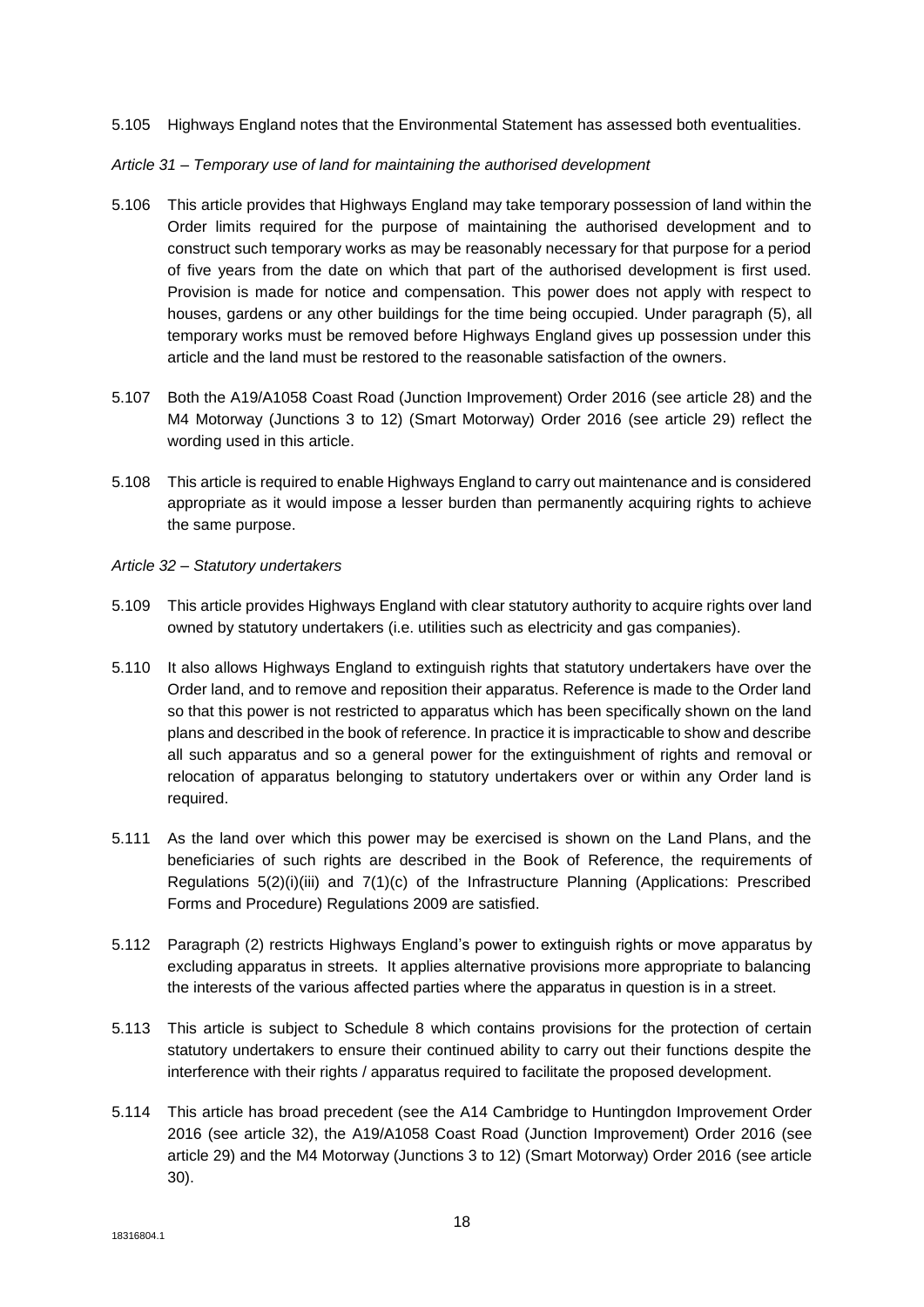#### *Article 33 – Apparatus and rights of statutory undertakers in stopped-up streets*

- 5.115 This article governs what happens to statutory undertakers' apparatus (pipes, cables) under streets that are stopped up by the Order. Without the article, the statutory undertaker would not have access to the apparatus, since there will no longer be a right of way along the street.
- 5.116 Under paragraph (2), the statutory undertaker may remove, relocate or replace any affected apparatus of its own volition, or must do so if it is reasonably requested by Secretary of State.
- 5.117 Under paragraph (3), the statutory undertaker would receive compensation from Highways England for any relocation works and associated costs. Paragraphs (4)-(5) discount from this compensation the cost associated with a higher specification in the replacement apparatus. Paragraph (6) discounts from this compensation the increase in value to the statutory undertaker for having new rather than old (i.e. older than 7½ years) apparatus.
- 5.118 Paragraph (7) provides that where statutory undertakers are affected by a stopping up in relation to those parts of the project that constitute "major bridge works", "major transport works" or "major highways works", as defined in the New Roads and Street Works Act 1991, the cost sharing provisions under that Act will apply instead of the compensation provision in this article.
- 5.119 This article is a standard provision for highways development consent orders (see, for example, article 30 of the A19/A1058 Coast Road (Junction Improvement) Order 2016).
- *Article 34 – Recovery of costs of new connections*
- 5.120 This article provides that if any statutory undertaker's apparatus is removed and this cuts a service to anyone, such that they have to seek a connection to other apparatus, then the cost of establishing a new service can be claimed from Highways England. It has precedent in a number of development consent orders including article 33 of the A19/A184 Testo's Junction Alteration Order 2018.

#### **Part 6 – Operations**

- *Article 35 – Felling or lopping of trees and removal of hedgerows*
- 5.121 This article allows any tree or shrub that is near the project to be felled or lopped, or have its roots cut back, if it is considered to obstruct the construction, operation or maintenance of the project or endanger anyone using it. Compensation is payable for any loss or damage caused. This article also allows for the removal of hedgerows as defined in the Hedgerow Regulations 1997. This article has been inserted into numerous orders (see, for example, article 36 of the A14 Cambridge to Huntingdon Improvement Order 2016).

#### **Part 7 – Miscellaneous and General**

#### *Article 36 – Disapplication of legislative provisions*

5.122 Paragraph (1) of this article amends the A19/A184 Testo's Junction Alteration Development Consent Order 2018 (the **Testo's Order**). The purpose of these amendments, set out in Schedule 9, is to authorise the modification of plans approved in that scheme so that a proposed non-motorised user route proposed for the Testo's scheme (and the associated stopping up of the B46) is removed. A full description of the proposed change is contained in the Revised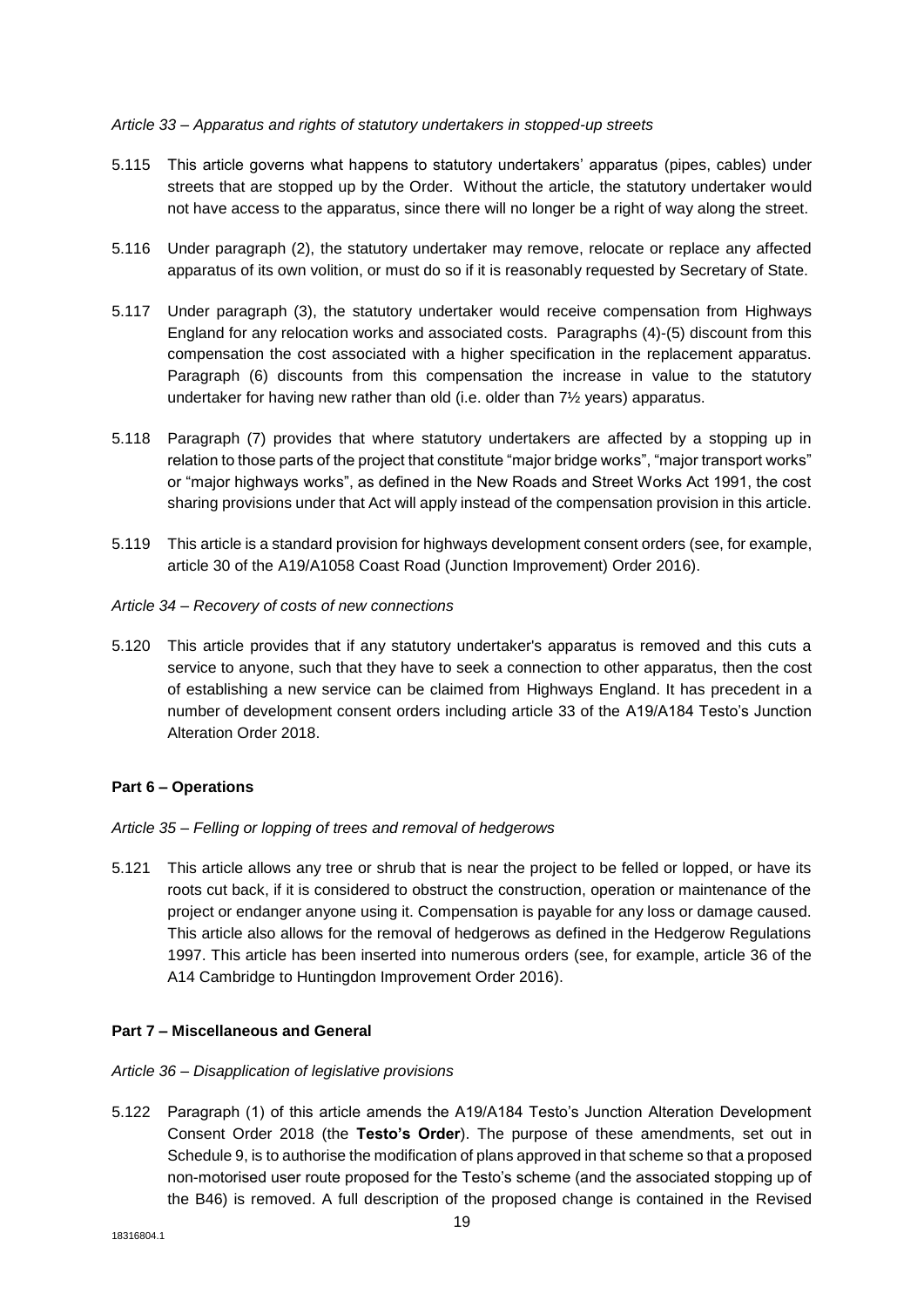plans, drawings nad sections for the A19/A184 Testo's Junction Alteration Scheme (application document reference: TR010024/APP/7.5)

- 5.123 Schedule 9 modifies references to plans consented under the Testo's scheme so that they refer to plans in the aforementioned Revised Testo's plans, drawings and sections document submitted as part of the Scheme application. Schedule 9 also removes the descriptions of the works in Schedule 1 to the Testo's Order associated with the non-motorised user route being removed, and ensures that the revised plans are certified for the purposes of the Testo's scheme
- 5.124 The Environmental Statement has assessed the removal of the proposed non-motorised user route (Work No. 4 in Schedule 1 to the Testo's Order) and the maintenance (rather than alteration) of the B46 (i.e., Work No. 6 of that Order). These works have not yet been constructed, nor has the B46 been stopped up under the Testo's Order to date.
- 5.125 The basis for amending the A19/A184 Testo's Junction Alteration Development Consent Order 2018 is section 120 of the Planning Act 2008 which allows an order to "*apply, modify or exclude a statutory provision which relates to any matter for which provision may be made in the order*" and "*make such amendments, repeals or revocations of statutory provisions of local application as appear... to be necessary or expedient in consequence of a provision of the order or in connection with the order.*" In this context, a statutory provision includes a DCO as it includes "*a provision of an Act or of an instrument made under an Act*" as per section 120(6) of the Planning Act 2008. For the reasons given in the Revised Testo's plans, drawings and sections document, the amendment of the Testo's order is necessary and a matter for which provision may be made in the Order.
- 5.126 Highways England notes that the removal of the non-motorised user route in the A19/A184 Testo's Junction alteration scheme could be carried out under Requirement 3 in Schedule 2 to the Testo's Order if the A19 Downhill Lane Junction scheme was consented, because the alternative provision would be secured and there would be no environmentally new or environmentally adverse worse effects. In this case Highways England has taken to opportunity to promote the change in the Scheme application, both for clarity and to avoid the need for two separate applications to the Secretary of State. This is explained in greater detail in the aforementioned Revised Testo's plans, drawings and sections document submitted as part of the Scheme application.
- 5.127 The provisions of the Neighbourhood Planning Act 2017 (the 2017 Act) have not yet commenced and the regulations required to be made under them in respect of temporary possession have not been made, with no known date for implementation. Highways England considers it appropriate to apply the existing temporary possession regime which has been included in numerous DCOs, including those made following the passing of the 2017 Act. These provisions have been the basis of the consultation with landowners and statutory undertakers. Highways England is delivering the A19/A184 Testo's Junction improvement scheme adjacent to the Scheme and the provisions under article 29 mirror the temporary possession article in the A19/A184 Testo's Junction Alteration Development Consent Order 2018. It would be disruptive to have two different regimes applying across the two schemes.
- 5.128 Accordingly, Paragraph (2) makes clear that the 2017 Act does not apply, and avoids any uncertainty concerning the future coming-in-force of the 2017 Act. The provision is precedented and was contained in the Silvertown Tunnel Order 2018 and the A19/A184 Testo's Junction Alteration Development Consent Order 2018.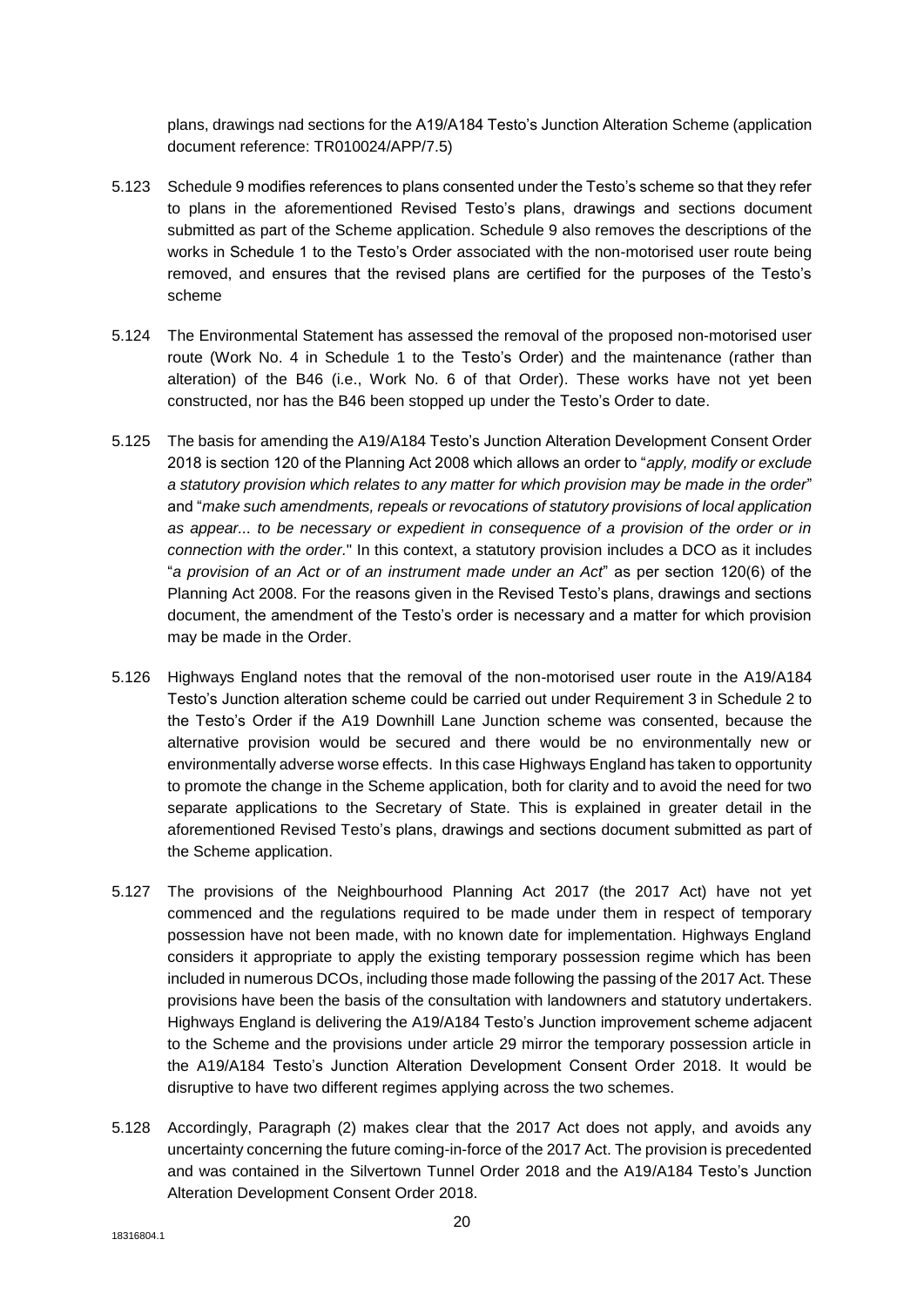#### *Article 37 - Application of landlord and tenant law*

5.129 This article governs the leasing of land by Highways England to any other person. Essentially it allows the terms of the lease to override any statutory provisions relating to landlord and tenant law.

#### *Article 38 - Operational land for the purposes of the Town and Country Planning Act 1990*

- 5.130 This article means that the land within the Order limits in which Highways England holds an interest shall be treated as "operational land of a statutory undertaker" for the purposes of the Town and Country Planning Act 1990.
- 5.131 The effect of that Order land being treated as operational land is that the person responsible for operating and maintaining the proposed development (Highways England or any transferee of its powers) will benefit from certain permitted development rights on that land in connection with the operation of the road. Article 38 of the A19/A184 Testo's Junction Alteration Order 2018 followed the same approach.

#### *Article 39 – Defence to proceedings in respect of statutory nuisance*

- 5.132 Section 158 of the Act confers statutory authority for the purposes of a defence in statutory nuisance generally, subject to any contrary provision made by a particular DCO. This article is such a contrary provision, amending the terms of the defence in the case of noise nuisance (other types of nuisance continue to have the general defence afforded by s158).
- 5.133 The defence is available if the noise relates to:
	- a) the construction or maintenance of the project, and is in accordance with any controls imposed by the local authority under the Control of Pollution Act 1974, or cannot reasonably be avoided; or
	- b) the use of the project and cannot reasonably be avoided.
- 5.134 This is an article has precedent in recent highway orders made, for example article 38 of the M4 Motorway (Junctions 3 to 12) (Smart Motorway) Order 2016 and is necessary to clarify the scope of the defence of statutory authority arising from the grant of the Order.

#### *Article 40 – Protection of interests*

- 5.135 This article simply gives effect to Schedule 8, which contains provisions protecting the interests of third parties. This schedule is based on the standard protective provisions approved by the Secretary of State in the A14 Cambridge to Huntingdon Improvement Order 2016 and the M4 Motorway (Junctions 3 to 12) (Smart Motorway) Order 2016. Highways England has sought the views of the undertakers who have interests affected by the authorised development and continues to negotiate with the undertakers to ensure any concerns are dealt with appropriately. Highways England will provide a full update of the status of the negotiations throughout the examination.
- *Article 41 – Certification of documents etc.*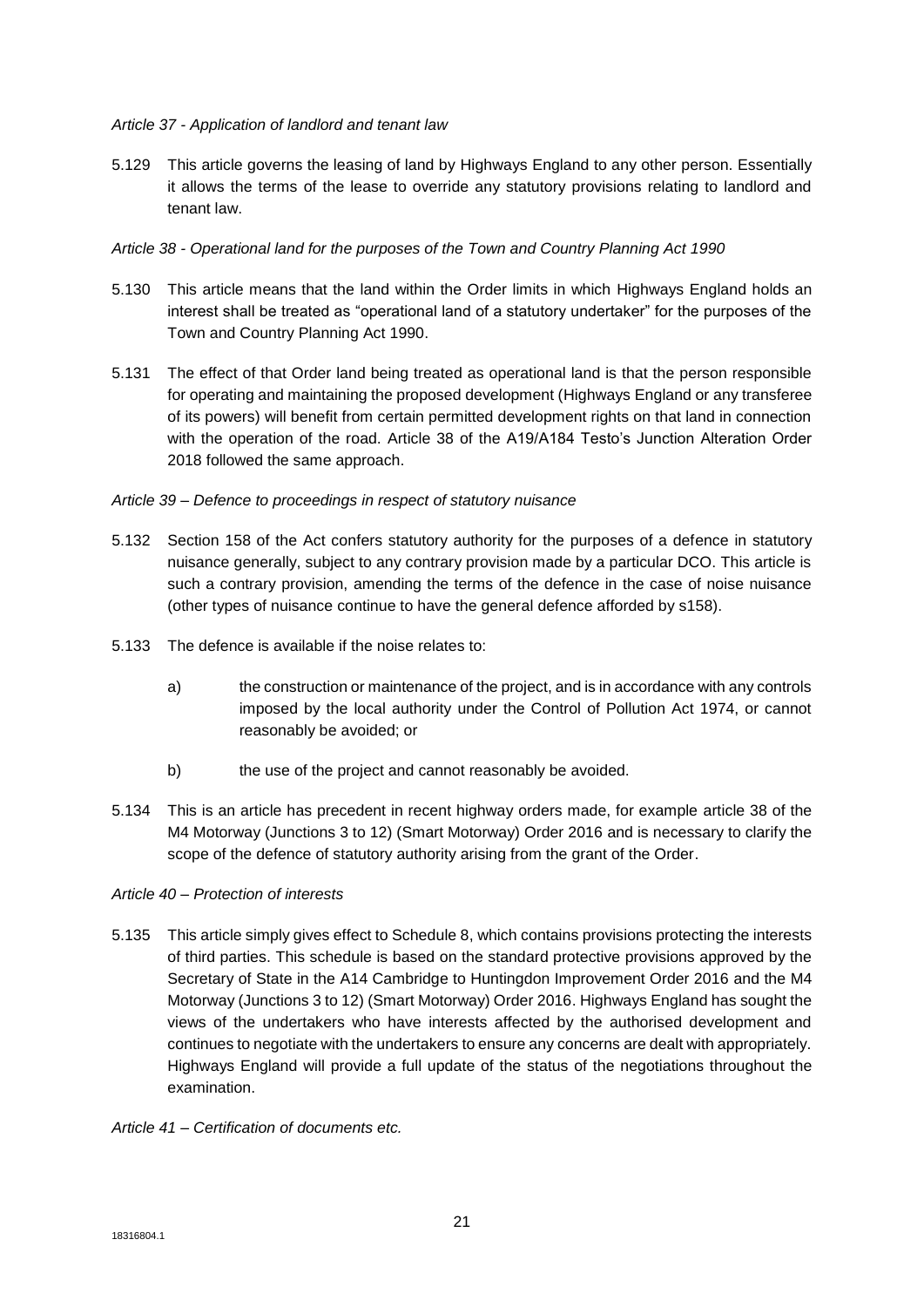5.136 This article provides for various plans and other documents (including those listed in Schedule 10 and the revised plans associated with the A19/A184 Testo's Junction scheme) to be certified by the Secretary of State.

#### *Article 42 – Service of notices*

- 5.137 This article governs how any notices that may be served under the order shall be deemed to have been served properly. In particular it allows service by email with the consent of the recipient, and deals with the situation of service on an unknown landowner.
- 5.138 It is common to have such an article in an order authorising development such as this. The article has precedent in a number of DCOs including the A14 Cambridge to Huntingdon Improvement Order 2016 (see article 42).
- 5.139 The provision is useful because it provides clarity on the issue. It is noted that the service of notice provisions under sections 229 and 230 of the Act apply to notices served under that Act rather than notices served under a development consent order made under that Act.

#### *Article 43 – Arbitration*

5.140 This article governs what happens when two parties disagree in the implementation of any provision of the order. The matter is to be settled by arbitration, and if the parties cannot agree on who the arbitrator should be, this is decided by the President of the Institution of Civil Engineers. Precedent is provided by most DCOs, including article 42 of the A19/A184 Testo's Junction Alteration Order 2018.

#### **6 Schedule 2 - Requirements**

- 6.1 The requirements in Schedule 2 are the equivalents of planning conditions. They reflect the processes and procedures usually employed by Highways England when implementing a scheme such as this. Approvals are to be sought from the Secretary of State for Transport, following consultation with the local planning authority and / or other relevant third party. Again, this is consistent with the processes and procedures employed by Highways England when implementing a scheme such as this.
- 6.2 The requirements in Schedule 2 provide that the various schemes, details and plans to be approved must reflect the mitigation measures set out in the Register of Environmental Actions and Commitments ("REAC", at appendix 1.2 of the Environmental Statement) which contains all of the mitigation commitments made in the Environmental Statement. This is the mechanism to ensure that environmental mitigation is secured by the Order, and the approach here is consistent with other DCOs which have been made. Further, the requirements provide that the approved schemes, details and plans must be implemented as approved, unless the Secretary of State approves further amendments to them.
- 6.3 It should be noted that the requirements mirror those approved in the nearby A19/A184 Testo's Junction Alteration Order 2018. Turning to the purpose and effect of requirements 1 to 12:
	- a) Requirement 1 contains a number of definitions used in Part 1 of Schedule 2.
	- b) Requirement 2 provides that the authorised development must not commence later than 5 years from the date of the Order coming into force.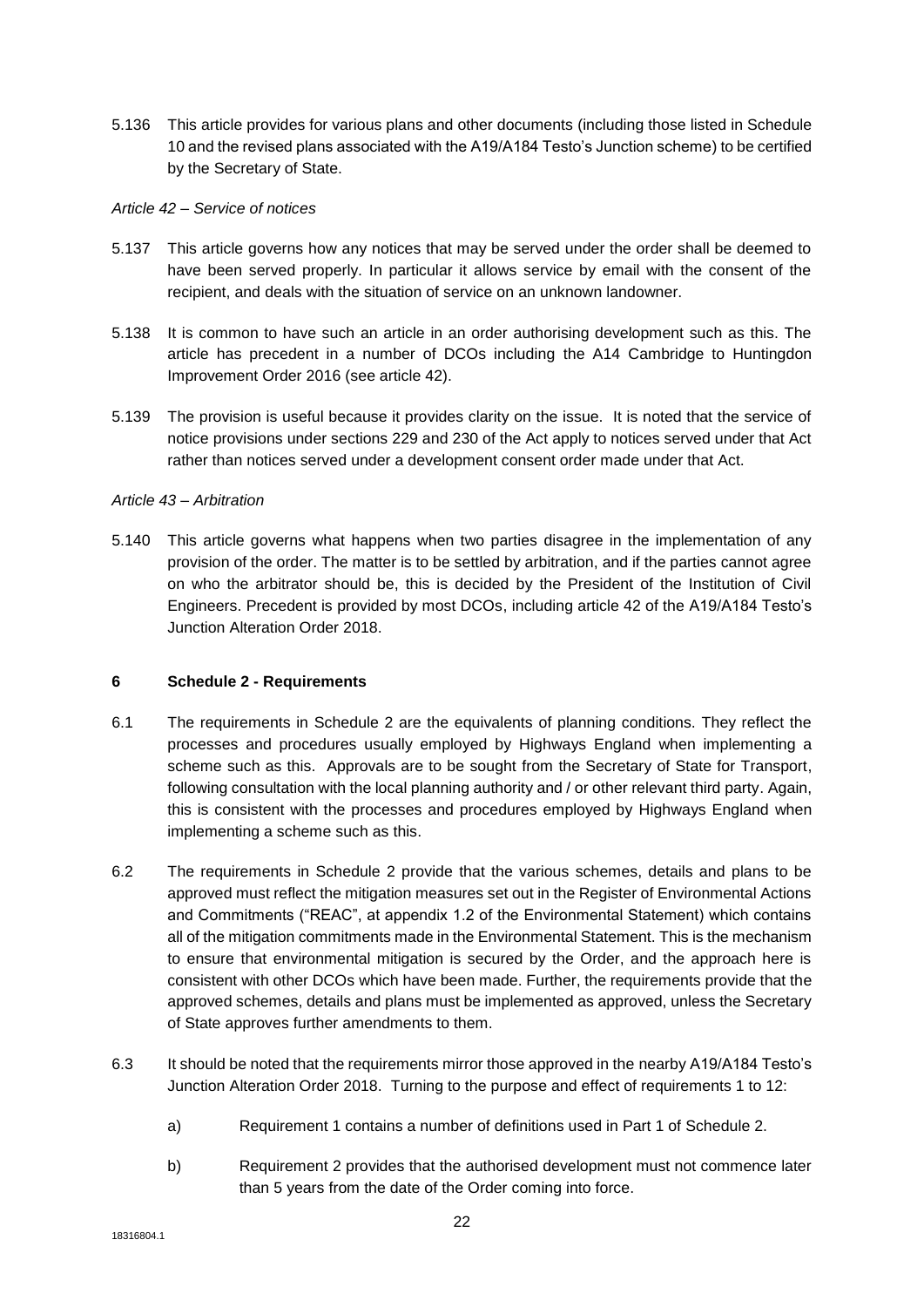- c) Requirement 3 states that the authorised development must be carried out in accordance with the scheme design shown on the engineering drawings and sections unless otherwise agreed in writing by the Secretary of State.
- d) Requirement 4 requires the preparation of a construction environmental management plan ("CEMP") in consultation with the relevant planning authority and for its approval by the Secretary of State. The CEMP will be based substantially on the outline CEMP prepared as part of the scheme application. The CEMP will fulfil the construction-related objectives and measures as outlined in the REAC and must be in accordance with ISO14001. Further details of what must be contained in the CEMP are set out in sub-paragraph (2). Following the construction of the authorised development, the CEMP will be replaced by a Handover Environmental Management Plan ("HEMP") which will address the matters set out in the approved CEMP that are relevant to the operation and maintenance of the authorised development. Further details of what must be contained in the HEMP are set out in sub-paragraph (5).
- e) Requirement 5 requires the preparation of a landscaping scheme covering all hard and soft landscaping works for approval by the Secretary of State. There is a requirement that the proposed landscaping scheme must reflect the relevant mitigation measures in the REAC and must be based on the illustrative Environmental Masterplan annexed to the Environmental Statement. Further details of what must be contained in the landscaping scheme are set out in sub-paragraph (3).
- f) Requirement 6 makes provision for dealing with any contaminated land and groundwater discovered during construction of the works, in consultation with the relevant planning authority and the Environment Agency.
- g) Requirement 7 states Highways England must carry out final pre-construction survey work to establish whether European or nationally protected species are present on any of the land affected or likely to be affected by any part of the relevant works, or in any of the trees and shrubs to be lopped or felled as part of the relevant works.

Where, following pre-construction survey work or at any time when carrying out the authorised development the conditions listed in sub-paragraph (2) are met then the relevant parts of the relevant works must not begin until a scheme of protection and mitigation measures has been submitted to and approved in writing by the Secretary of State. Consultation with Natural England is required unless a qualified ecologist determines that the works in question do not require a protected species licence.

- h) Requirement 8 provides that no part of the authorised development can commence until written details of a surface and foul water drainage system, reflecting the mitigation measures in the REAC and including means of pollution control, have been prepared in consultation with the relevant planning authority and approved in writing by the Secretary of State.
- i) Requirement 9 requires Highways England to retain in situ any archaeological remains it discovers during the construction of the authorised development which have not previously been identified, and report these to the local planning authority. Temporary limitations are then placed on construction activity within 10 metres of the archaeological remains to allow assessment of whether further investigation is